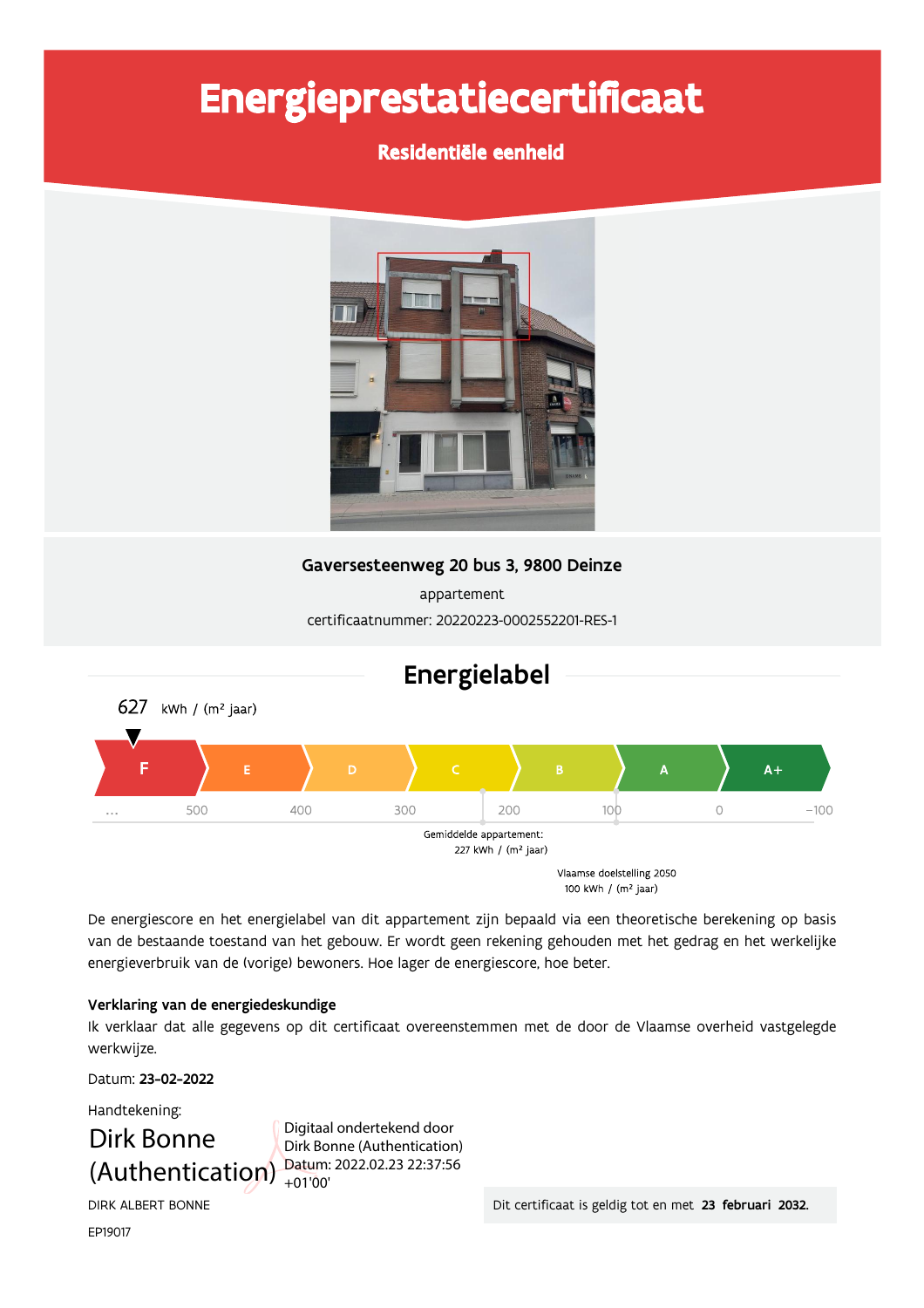# Huidige staat van het appartement

Om met uw appartement te voldoen aan de energiedoelstelling, zijn er twee mogelijke pistes:

OF

 $2^{\circ}$ 

#### $(1)$ Inzetten op isolatie en verwarming

U isoleert elk deel van uw appartement tot doelstelling voorziet de én  $\sf u$ een energie-efficiënte verwarmingsinstallatie (warmtepomp, condenserende ketel, (micro-)WKK. efficiënt warmtenet  $\bigcap_{ }$ decentrale toestellen met een totaal maximaal vermogen van 15 W/m<sup>2</sup>).

### Energielabel van het appartement

U behaalt een energielabel A voor  $\overline{U}$ appartement(= energiescore van maximaal 100 kWh/(m<sup>2</sup> jaar)). U kiest op welke manier u dat doet: isoleren, efficiënt verwarmen, efficiënt ventileren, zonne-energie, hernieuwbare energie ...



De U-waarde beschrijft de isolatiewaarde van daken, muren, vloeren, vensters ... Hoe lager de U-waarde, hoe beter het constructiedeel isoleert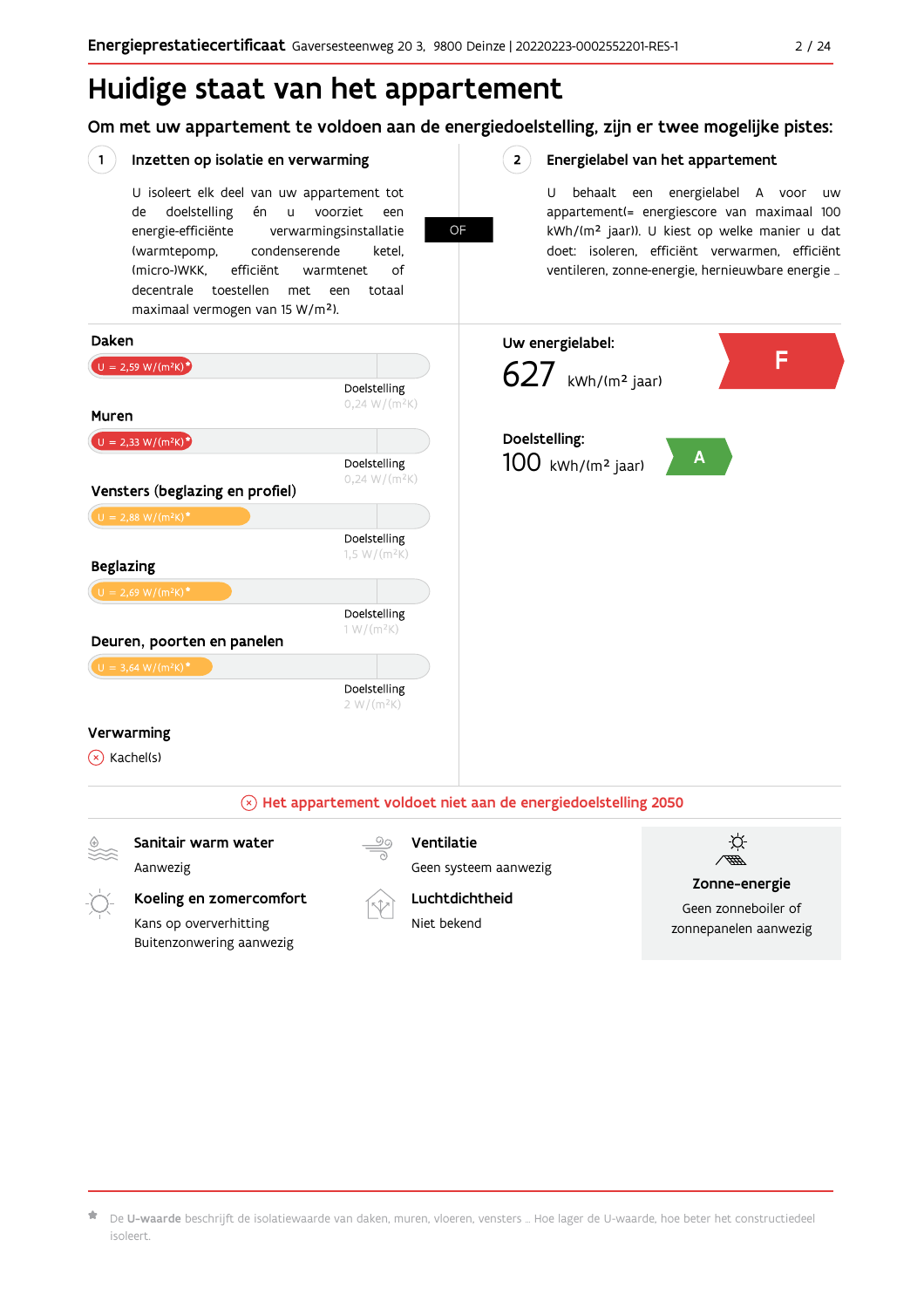# Overzicht aanbevelingen

In deze tabel vindt u aanbevelingen om uw appartement energiezuiniger te maken. De aanbevelingen zijn gebaseerd op piste 1. Kunt u ze niet allemaal uitvoeren, dan helpen ze u ook om via piste 2 de doelstelling te halen. Vraag advies aan een specialist voordat u met de renovatiewerken start.

De volgorde in deze tabel is automatisch bepaald en is niet noodzakelijk de juiste volgorde om aan de slag te gaan. Het is louter een eerste indicatie op basis van de energieprestatie.

|  | <b>HUIDIGE SITUATIE</b>                                                                                                                                                     | <b>AANBEVELING</b>                                                                                                       |
|--|-----------------------------------------------------------------------------------------------------------------------------------------------------------------------------|--------------------------------------------------------------------------------------------------------------------------|
|  | Plat dak<br>28 m <sup>2</sup> van het platte dak is vermoedelijk niet Plaats isolatie boven op het platte dak.<br>geïsoleerd.                                               |                                                                                                                          |
|  | Plafond<br>26 m <sup>2</sup> van het plafond is vermoedelijk niet<br>geïsoleerd.                                                                                            | Plaats isolatie in of onder het plafond<br>of plaats isolatie boven op het plafond.                                      |
|  | <b>Vensters</b><br>1,6 m <sup>2</sup> van de vensters heeft enkele<br>beglazing. Dat is niet energiezuinig. Ook de<br>raamprofielen zijn thermisch weinig<br>performant.    | Vervang de vensters door nieuwe vensters met<br>hoogrendementsbeglazing en energieperformante<br>raamprofielen.          |
|  | Muur<br>71 m <sup>2</sup> van de muren is (vermoedelijk) niet<br>geïsoleerd.                                                                                                | Plaats isolatie aan de binnenkant van de muur<br>of plaats isolatie aan de buitenkant van de muur.                       |
|  | Plat dak<br>23 m <sup>2</sup> van het platte dak is vermoedelijk te<br>weinig geïsoleerd.                                                                                   | Plaats bijkomende isolatie boven op het platte dak.                                                                      |
|  | <b>Vensters</b><br>7,5 m <sup>2</sup> van de vensters heeft dubbele<br>beglazing. Dat is weinig energiezuinig. Ook<br>de raamprofielen zijn thermisch weinig<br>performant. | Vervang de vensters door nieuwe vensters met<br>hoogrendementsbeglazing en energieperformante<br>raamprofielen.          |
|  | Deuren en poorten<br>2,4 m <sup>2</sup> van de deuren of poorten is<br>onvoldoende geïsoleerd.                                                                              | Vervang de weinig energiezuinige deuren of poorten door<br>een energiezuinig alternatief met sterk isolerende profielen. |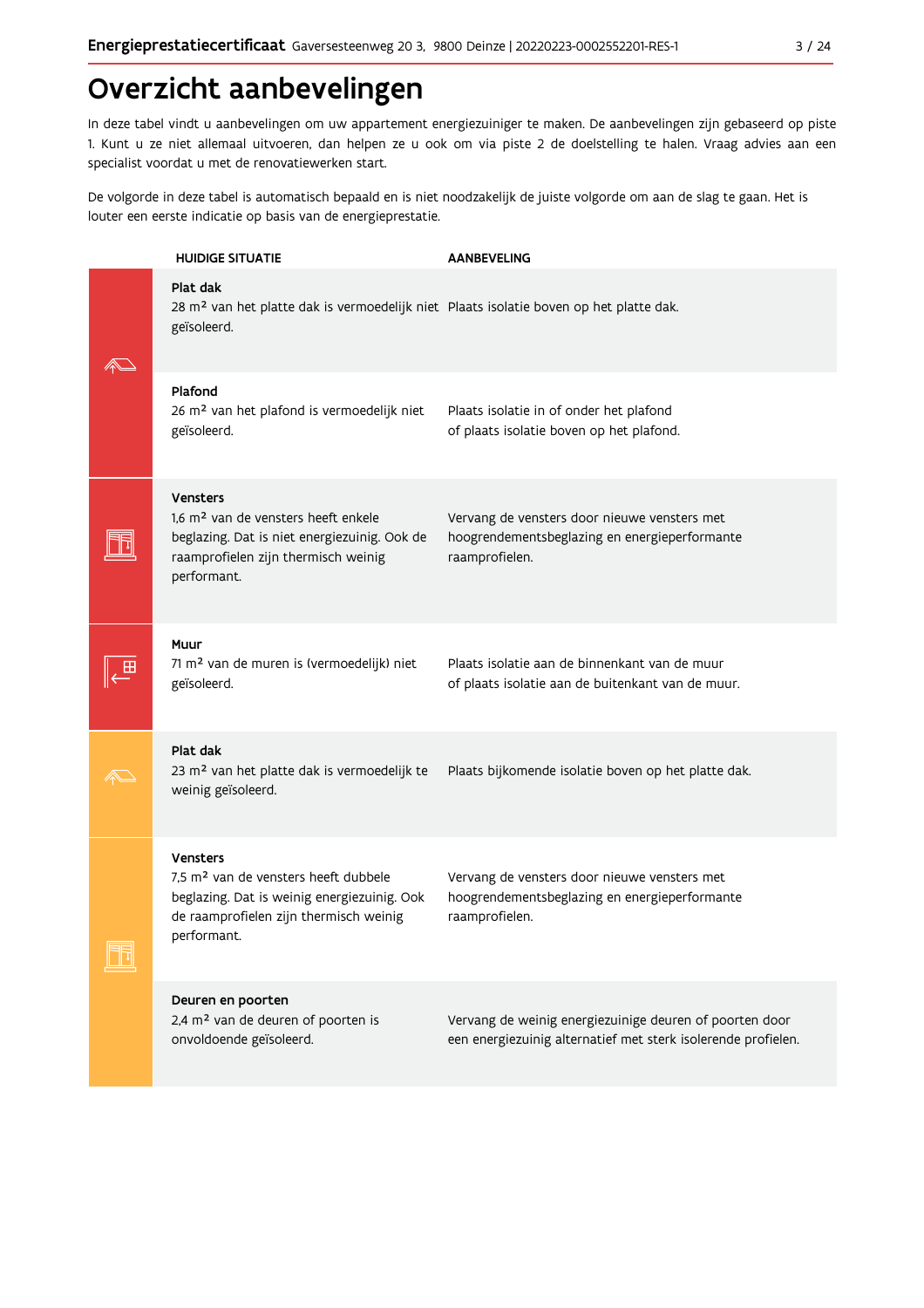|  | Verwarming<br>100% van het appartement wordt verwarmd<br>met een (accumulerende) kachel. | Vervang de kachel(s) door een lucht/water of bodem/water<br>warmtepomp<br>of een condenserende ketel. Plaats een afgiftesysteem, bij<br>voorkeur op lage temperatuur.<br>Een condenserende ketel heeft een iets slechter rendement.<br>Gemiddeld gezien zal uw energiescore met een<br>condenserende ketel, na uitvoering van alle aanbevelingen,<br>een 20-tal kWh/(m <sup>2</sup> jaar) hoger liggen dan met een<br>warmtepomp. |
|--|------------------------------------------------------------------------------------------|-----------------------------------------------------------------------------------------------------------------------------------------------------------------------------------------------------------------------------------------------------------------------------------------------------------------------------------------------------------------------------------------------------------------------------------|
|  | Zonneboiler<br>Er is geen zonneboiler aanwezig.                                          | Onderzoek de mogelijkheid om een zonneboiler te plaatsen.<br>Raadpleeg hiervoor de zonnekaart of vraag raad aan een<br>vakman.                                                                                                                                                                                                                                                                                                    |
|  | Zonnepanelen<br>Er zijn geen zonnepanelen aanwezig.                                      | Onderzoek de mogelijkheid om zonnepanelen te plaatsen.<br>Raadpleeg hiervoor de zonnekaart of vraag raad aan een<br>vakman.                                                                                                                                                                                                                                                                                                       |
|  | Proficiat! 3,4 m <sup>2</sup> van de vensters voldoet al aan de energiedoelstelling.     |                                                                                                                                                                                                                                                                                                                                                                                                                                   |
|  | Energetisch helemaal niet in orde<br>Energetisch niet in orde                            | Energetisch helemaal in orde<br>Zonne-energie                                                                                                                                                                                                                                                                                                                                                                                     |

# Energielabel na uitvoering van de aanbevelingen

Als u beslist om uw appartement stapsgewijs te renoveren in de hierboven gesuggereerde volgorde, geeft de onderstaande energieschaal een overzicht van waar uw appartement zich na elke stap zal bevinden op de energieschaal. Verandert u de volgorde, dan verandert ook de impact van elke maatregel. Dat kan hier niet weergegeven worden. Bij de plaatsing van een installatie op zonne-energie zal het energielabel nog verder verbeteren.

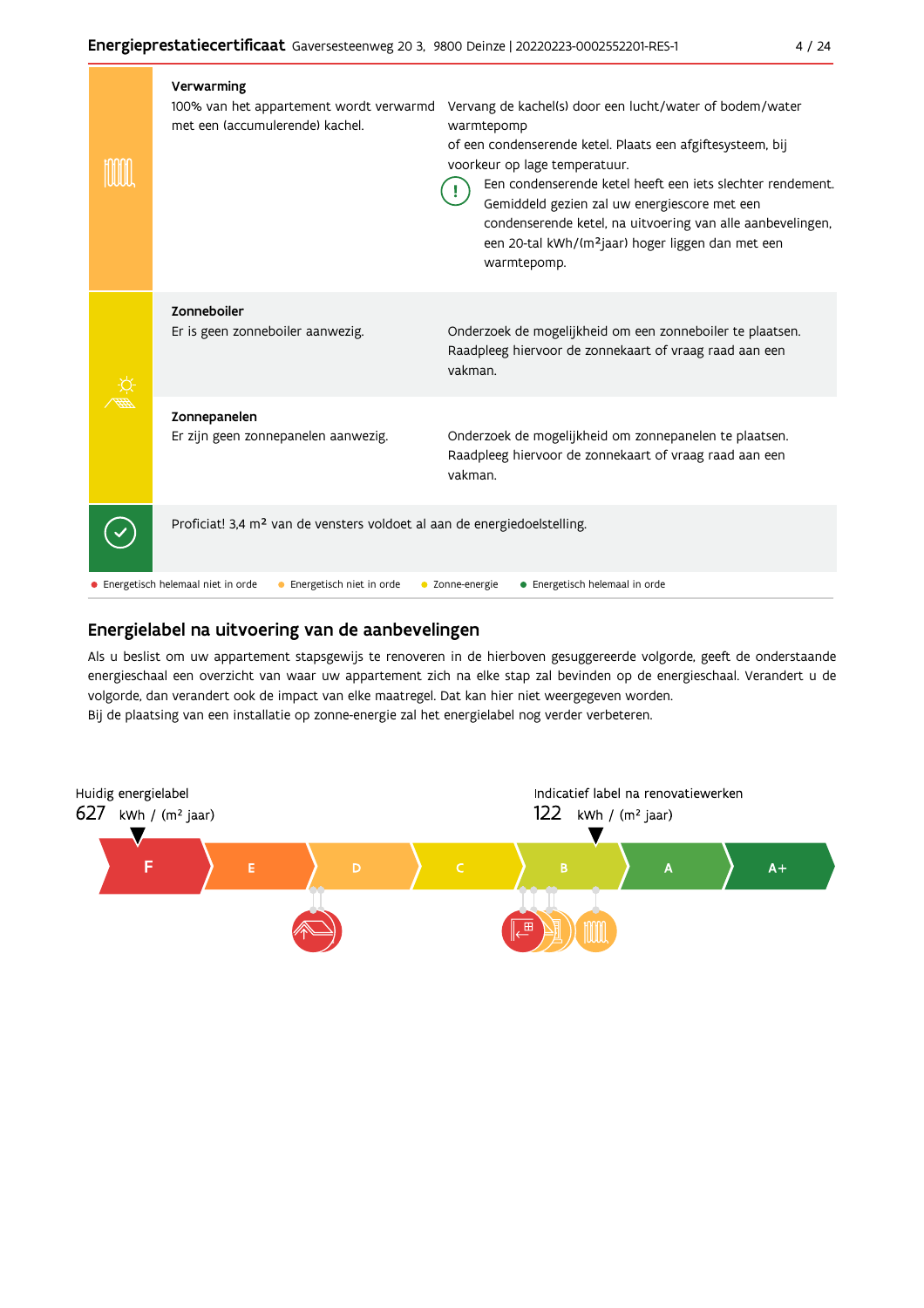# Aandachtspunten

 $\left( \begin{array}{c} 1 \end{array} \right)$ 

Hou rekening met de volgende aspecten als u uw appartement energiezuinig en comfortabeler wilt maken.

Luchtdichtheid: De luchtdichtheid van uw appartement is niet gemeten. Een goede luchtdichtheid is nodig om de warmte niet via spleten en kieren te laten ontsnappen. Let er bij de renovatie op dat de werken luchtdicht uitgevoerd worden. U kunt nadien de luchtdichtheid laten meten om eventueel overblijvende lekken op te sporen en uw energielabel mogelijk nog te verbeteren.

Ventilatie: Uw appartement beschikt mogelijk niet over voldoende ventilatievoorzieningen. Een goede ventilatie is echter noodzakelijk om een gezond binnenklimaat te garanderen. Voorzie bij uw renovatie daarom in een ventilatiesysteem. Om energie te besparen, kunt u het best kiezen voor een systeem met vraagsturing of warmteterugwinning.



Koeling en zomercomfort: Uw appartement heeft kans op oververhitting, ondanks de aanwezige zonwering. Vermijd de plaatsing van een koelinstallatie, want die verbruikt veel energie. Bekijk of andere maatregelen mogelijk zijn om oververhitting tegen te gaan: 's nachts intensief ventileren, bijkomende zonwering ...



Sanitair warm water: Uw appartement beschikt niet over een zonneboiler. Overweeg de plaatsing van een zonneboiler of warmtepompboiler. Daarmee kunt u energie besparen.



### Renovatie gebouw

Bij een gebouw met meerdere (woon)eenheden zal de energetische renovatie vooral betrekking hebben op de gemeenschappelijke delen, zoals de daken, vloeren, buitenmuren en de collectieve installaties. U moet mogelijks samen met de mede-eigenaars beslissen over de renovatie van de gemeenschappelijke delen. Dergelijke renovatie kadert best in een totaalaanpak.

### Let op!

De aanbevelingen, aandachtspunten en eventuele prijsindicaties op het energieprestatiecertificaat worden standaard gegenereerd op de wijze die de Vlaamse overheid heeft vastgelegd. Laat u bijstaan door een specialist om op basis van de aanbevelingen en aandachtspunten een concreet renovatieplan op te stellen. De energiedeskundige is niet aansprakelijk voor de eventuele schade die ontstaat bij het uitvoeren van de standaard gegenereerde aanbevelingen of aandachtspunten.

#### Meer informatie?

- Voor meer informatie over het energieprestatiecertificaat, gebruiksgedrag, woningkwaliteit ... kunt u terecht op www.energiesparen.be.
- Meer informatie over uw appartement vindt u op uw persoonlijke woningpas. Surf naar woningpas.vlaanderen.be om uw woningpas te bekijken.
- Meer informatie over beter renoveren vindt u op www.energiesparen.be/ikbenoveer.

Gegevens energiedeskundige: **DIRK ALBERT BONNE** 9090 Melle EP19017

#### **Premies**

Informatie over energiewinsten, subsidies of andere financiële voordelen vindt u op www.energiesparen.be.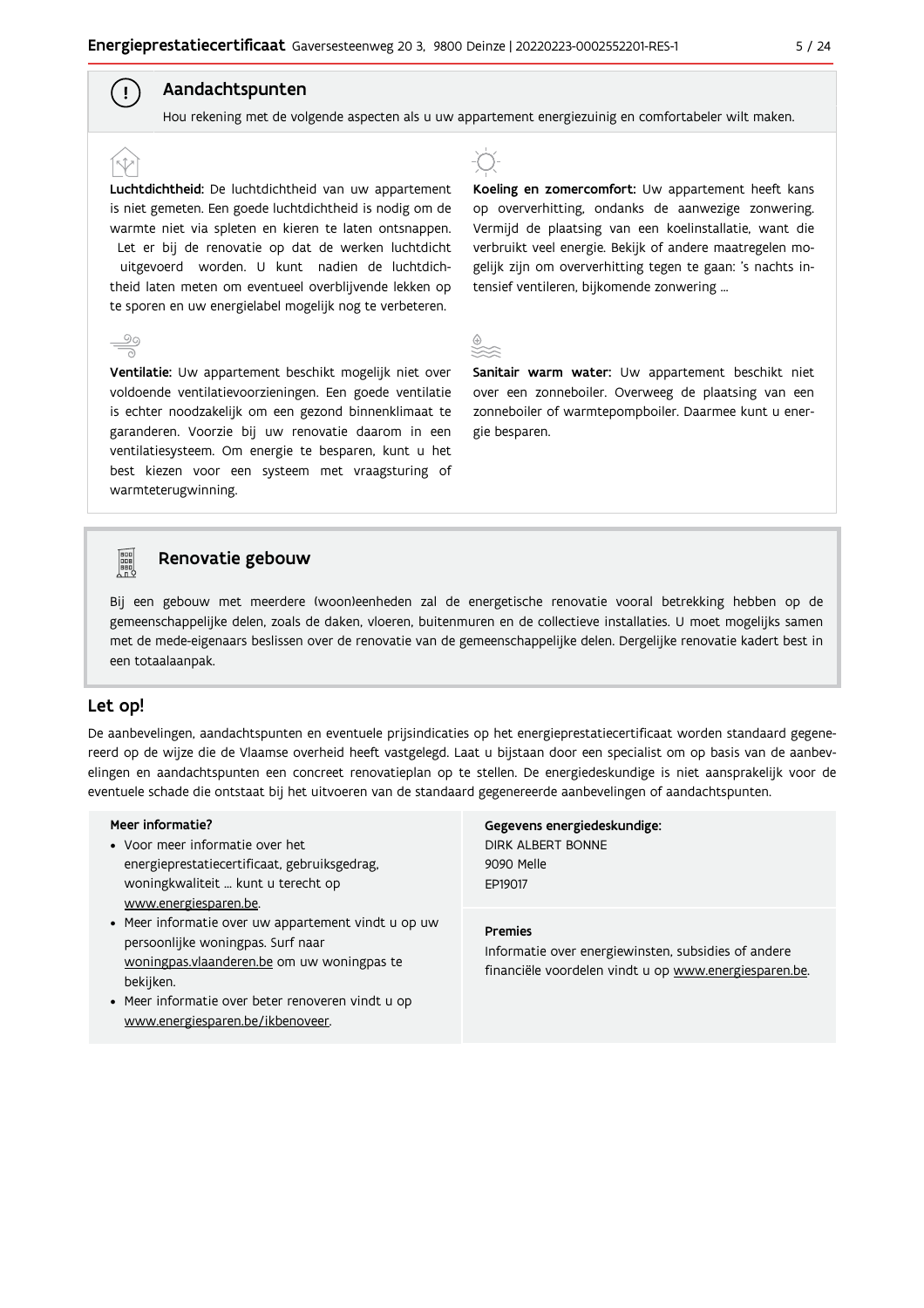# Energieprestatiecertificaat (EPC) in detail

Elk gebouw bestaat uit verschillende onderdelen die met elkaar verbonden zijn. Als u renoveert, kunt u het best al rekening houden met de werken die u later nog gaat uitvoeren.

Dit deel van het energieprestatiecertificaat gaat dieper in op de aanbevelingen van uw appartement. Samen met uw architect of andere vakman kunt u op basis hiervan een renovatieplan opstellen.

# Inhoudstafel

| Daken.                             | 8  |
|------------------------------------|----|
| Vensters en deuren                 | 10 |
| Muren.                             | 14 |
| Vloeren                            | 17 |
| Ruimteverwarming                   | 18 |
| Installaties voor zonne-energie.   | 21 |
| Overige installaties               | 23 |
| Bewijsstukken gebruikt in dit EPC. | 24 |
|                                    |    |

### 10 goede redenen om nu al te BENOveren

BENOveren is BEter reNOveren dan gebruikelijk is, met hogere ambities op het vlak van energieprestaties, goed gepland en met deskundig advies, zodat ook latere renovatiestappen haalbaar blijven (zie ook www.energiesparen.be/ikbenoveer). Een geBENOveerd appartement biedt veel voordelen:

|   | 1. Een lagere energiefactuur                |
|---|---------------------------------------------|
|   | 2. Meer comfort                             |
|   | 3. Een gezonder binnenklimaat               |
|   | 4. Esthetische meerwaarde                   |
| π | 5. Financiële meerwaarde                    |
|   | 6. Nodig voor ons klimaat                   |
|   | 7. Uw appartement is klaar voor uw oude dag |
|   | 8. Minder onderhoud                         |
|   | 9. Vandaag al haalbaar                      |
|   | 10. De overheid betaalt mee                 |

### Renoveren of slopen: let op voor asbest!

Asbest is een schadelijke stof die nog regelmatig aanwezig is in gebouwen. In veel gevallen kunnen asbesttoepassingen op een eenvoudige en vooral veilige manier verwijderd worden. Deze werken en eventuele bijhorende kosten zijn niet inbegrepen in het EPC. Voor meer informatie over (het herkennen van) asbest en asbestverwijdering kunt u terecht op www.ovam.be.

# Hoe wordt het EPC opgemaakt?

De eigenschappen van uw appartement zijn door de energiedeskundige ingevoerd in software die door de Vlaamse overheid is opgelegd. De energiedeskundige mag zich alleen baseren op zijn vaststellingen tijdens het plaatsbezoek en op bewijsstukken die voldoen aan de voorwaarden die de Vlaamse overheid heeft opgelegd. Op basis van de invoergegevens berekent de software het energielabel en genereert automatisch aanbevelingen en eventueel ook prijsindicaties. Bij onbekende invoergegevens gaat de software uit van veronderstellingen, onder meer op basis van het (ver)bouw- of fabricagejaar. Om zeker te zijn van de werkelijke samenstelling van uw muur, dak of vloer kunt u ervoor kiezen om verder (destructief) onderzoek uit te voeren (losschroeven stopcontact, gaatje boren in een voeg, binnenafwerking tijdelijk verwijderen ...).

Voor meer informatie over de werkwijze, de bewijsstukken en de voorwaarden kunt u terecht op www.energiesparen.be.

De bewijsstukken die gebruikt zijn voor dit EPC, kan u terugvinden op pagina 24.

### Slopen?

Voor oudere appartementen of appartementen in slechte staat, is het soms interessant om het gebouw te slopen en opnieuw te beginnen. Als u sloop overweegt, kunt u voor meer informatie terecht op www.energiesparen.be.

### **Energiedoelstelling 2050**

De energiedoelstelling van de Vlaamse Regering is om tegen 2050 alle woningen en appartementen in Vlaanderen minstens even energiezuinig te maken als een energetisch performante nieuwbouwwoning van 2017.

Ten tijde van de opmaak van dit EPC is het nog niet verplicht om aan die energiedoelstelling te voldoen. Denk echter vooruit! Hou nu al zo veel mogelijk rekening met die energiedoelstelling en streef zelfs naar beter.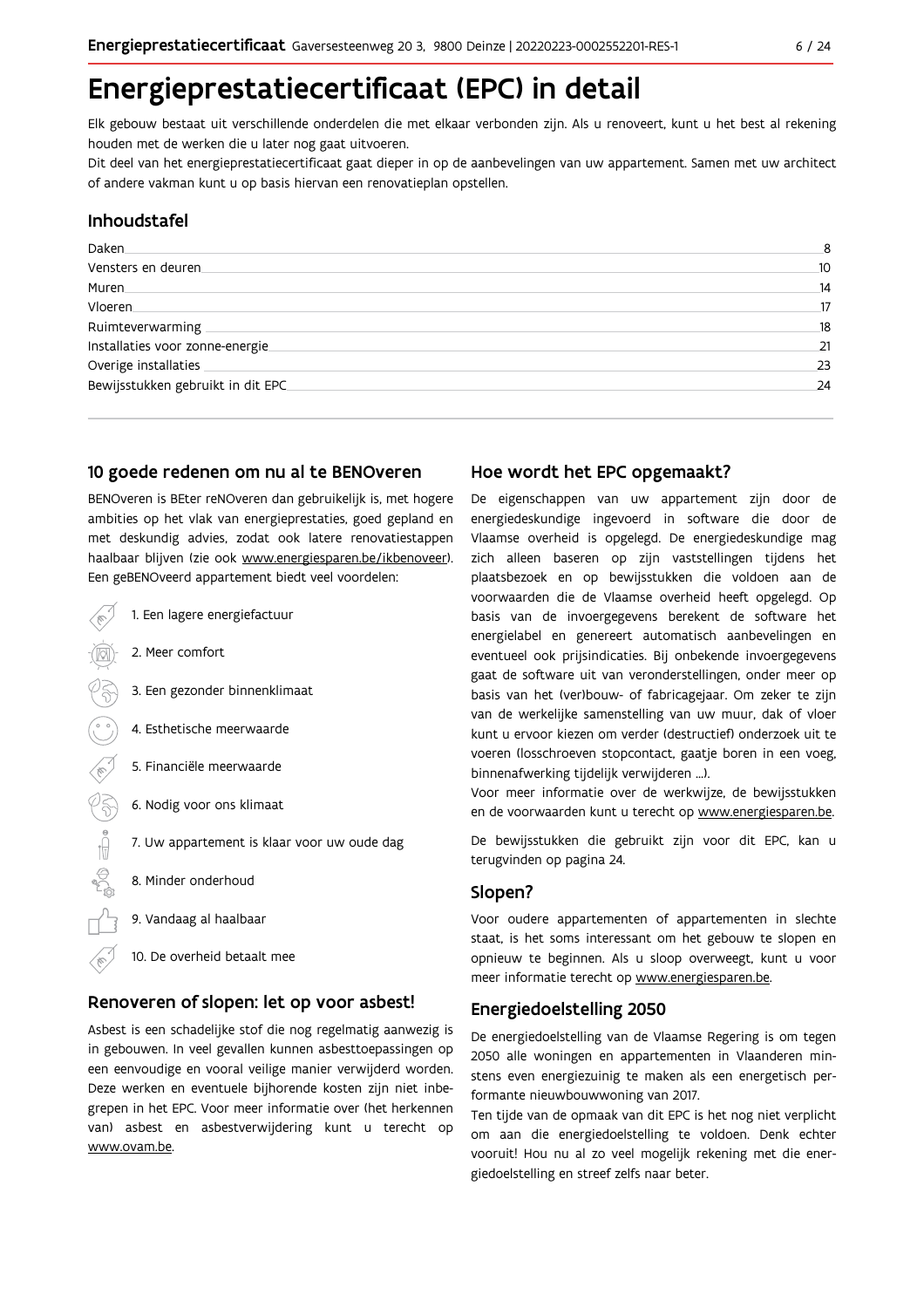# Algemene gegevens

| Gebouw id / Gebouweenheid id                                | 19802424 / 19802457    |
|-------------------------------------------------------------|------------------------|
| Datum plaatsbezoek                                          | 26/01/2022             |
| Referentiejaar bouw                                         | 1947                   |
| Beschermd volume (m <sup>3</sup> )                          | 215                    |
| Ruimten niet opgenomen in het beschermd volume              | Geen                   |
| Bruikbare vloeroppervlakte (m <sup>2</sup> )                | 76                     |
| Verliesoppervlakte (m <sup>2</sup> )                        | 162                    |
| Infiltratiedebiet $(m^3/(m^2h))$                            | Onbekend               |
| Thermische massa                                            | Half zwaar/matig zwaar |
| Open haard(en) voor hout aanwezig                           | Neen                   |
| Niet-residentiële bestemming                                | Geen                   |
| Ligging van de eenheid in het gebouw                        | 2e verdieping          |
| Berekende energiescore (kWh/(m <sup>2</sup> jaar))          | 627                    |
| Karakteristiek jaarlijks primair energieverbruik (kWh/jaar) | 47.926                 |
| CO <sub>2</sub> -emissie (kg/jaar)                          | 9.495                  |
| Indicatief S-peil                                           | 184                    |
| Gemiddelde U-waarde gebouwschil (W/(m <sup>2</sup> K))      | 2,51                   |
| Gemiddeld installatierendement verwarming (%)               | 65                     |

# Verklarende woordenlijst

| beschermd volume                                    | Het volume van alle ruimten die men wenst te beschermen tegen warmteverlies naar<br>buiten, de grond en aangrenzende onverwarmde ruimten.                                                                                                                                      |
|-----------------------------------------------------|--------------------------------------------------------------------------------------------------------------------------------------------------------------------------------------------------------------------------------------------------------------------------------|
| bruikbare vloeroppervlakte                          | De vloeroppervlakte binnen het beschermd volume die beloopbaar en toegankelijk is.                                                                                                                                                                                             |
| U-waarde                                            | De U-waarde beschrijft de isolatiewaarde van daken, muren, vensters  Hoe lager de<br>U-waarde, hoe beter de constructie isoleert.                                                                                                                                              |
| R-waarde                                            | De warmteweerstand van een materiaallaag. Hoe groter de R-waarde, hoe beter de<br>materiaallaag isoleert.                                                                                                                                                                      |
| lambdawaarde                                        | De warmtegeleidbaarheid van een materiaal. Hoe lager de lambdawaarde, hoe beter<br>het materiaal isoleert.                                                                                                                                                                     |
| karakteristiek jaarlijks primair<br>energieverbruik | De berekende hoeveelheid primaire energie die gedurende één jaar nodig is voor de<br>verwarming, de aanmaak van sanitair warm water, de ventilatie en de koeling van een<br>appartement. Eventuele bijdragen van zonneboilers en zonnepanelen worden in<br>mindering gebracht. |
| berekende energiescore                              | Een maat voor de totale energieprestatie van een appartement. De berekende<br>energiescore is gelijk aan het karakteristiek jaarlijks primair energieverbuik, gedeeld<br>door de bruikbare vloeroppervlakte.                                                                   |
| S-peil                                              | Een maat voor de energieprestatie van de gebouwschil van een appartement. Het<br>S-peil houdt rekening met de isolatie, de luchtdichtheid, de oriëntatie, de<br>zonnewinsten en de vormefficiëntie. Hoe lager het S-peil, hoe energie-efficiënter de<br>gebouwschil.           |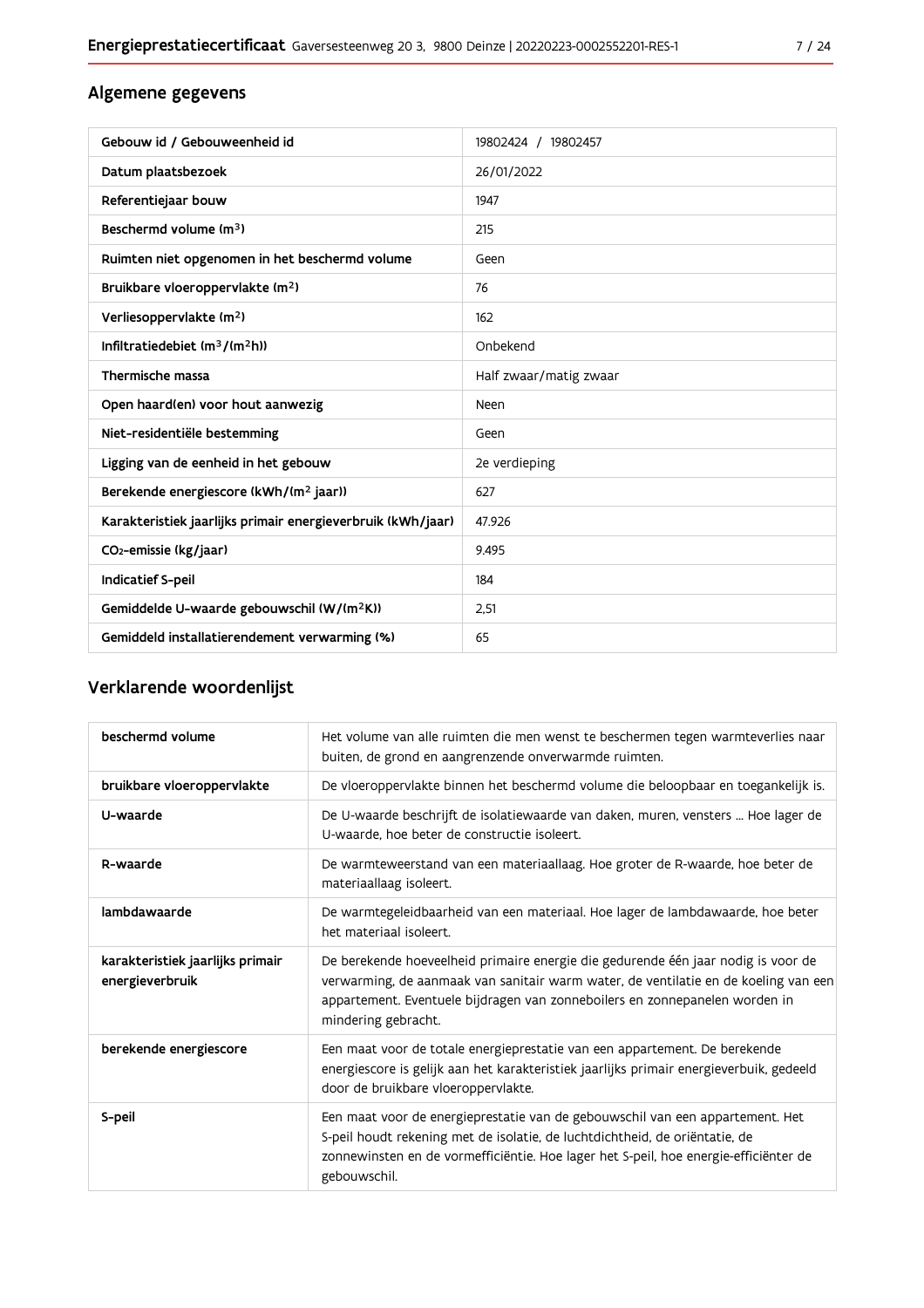# **Daken**

 $\triangle$ 

#### Plat dak

28 m<sup>2</sup> van het platte dak is vermoedelijk niet Plaats isolatie boven op het platte dak. geïsoleerd.

### Plafond

26 m<sup>2</sup> van het plafond is vermoedelijk niet geïsoleerd.

Plaats isolatie in of onder het plafond of plaats isolatie boven op het plafond.

# Plat dak

23 m<sup>2</sup> van het platte dak is vermoedelijk te Plaats bijkomende isolatie boven op het platte dak. weinig geïsoleerd.

Bij de renovatie van uw dak kunt u het best streven naar een U-waarde van maximaal 0.24 W/(m<sup>2</sup>K). Dat komt overeen met een isolatielaag van ongeveer 14 cm minerale wol of XPS ( $\lambda_d$  = 0,035 W/(m.K)) of 12 cm PUR ( $\lambda_d$  = 0,027 W/(m.K)). Als u de isolatie van uw platte of hellende dak tussen een houten dakstructuur plaatst, moet u de isolatiedikte verhogen tot minstens 22 cm minerale wol.

Hoogstwaarschijnlijk renoveert u uw dak(en) maar één keer grondig. Isoleer daarom meteen maximaal. De energiedoelstelling van 0,24 W/(m<sup>2</sup>K) vormt de basis, maar u kunt altijd streven naar beter.

# Denk vooruit!

- · Isoleert u eerst uw dak en dan uw muren? Verleng dan nu al de dakoversteken zodat de buitenmuurisolatie luchtdicht en zonder koudebrug op de dakisolatie kan aansluiten. Plaats ook de regenwaterafvoer zodanig dat er nog plaats genoeg is om buitenmuurisolatie te plaatsen.
- · Wordt het platte dak een stuk dikker door de isolatie? Hou er dan rekening mee dat u ook de dakgoten, brandmuurtjes, dakranden, gevels ... moet verhogen.
- · Bent u van plan een ventilatiesysteem, zonneboiler of zonnepanelen te plaatsen? Hou dan nu al rekening met de nodige leidingdoorvoeren of dakverstevigingen.
- · Denk bij de renovatie van uw dak aan functies die u later nog wilt toevoegen (bijvoorbeeld een zolderkamer wordt bureau) en zorg nu al voor voldoende daglicht door bijvoorbeeld dakvlakvensters te integreren in uw dak.

# Een plat dak isoleren

Bij de isolatie van een plat dak kunt u het best kiezen voor een warm dak. Als het platte dak nog in goede staat is, wordt boven op de bestaande dakconstructie een nieuwe laag met dampscherm, isolatie en dakbedekking aangebracht. Als het dak al geïsoleerd is, moet vooraf bekeken worden hoeveel isolatie u nog kunt bijplaatsen. Vraag daarvoor raad aan een specialist.

Een groendak is een mooie en tegelijk ecologische oplossing. Laat een specialist vooraf onderzoeken of u van het platte dak een groendak kunt maken.

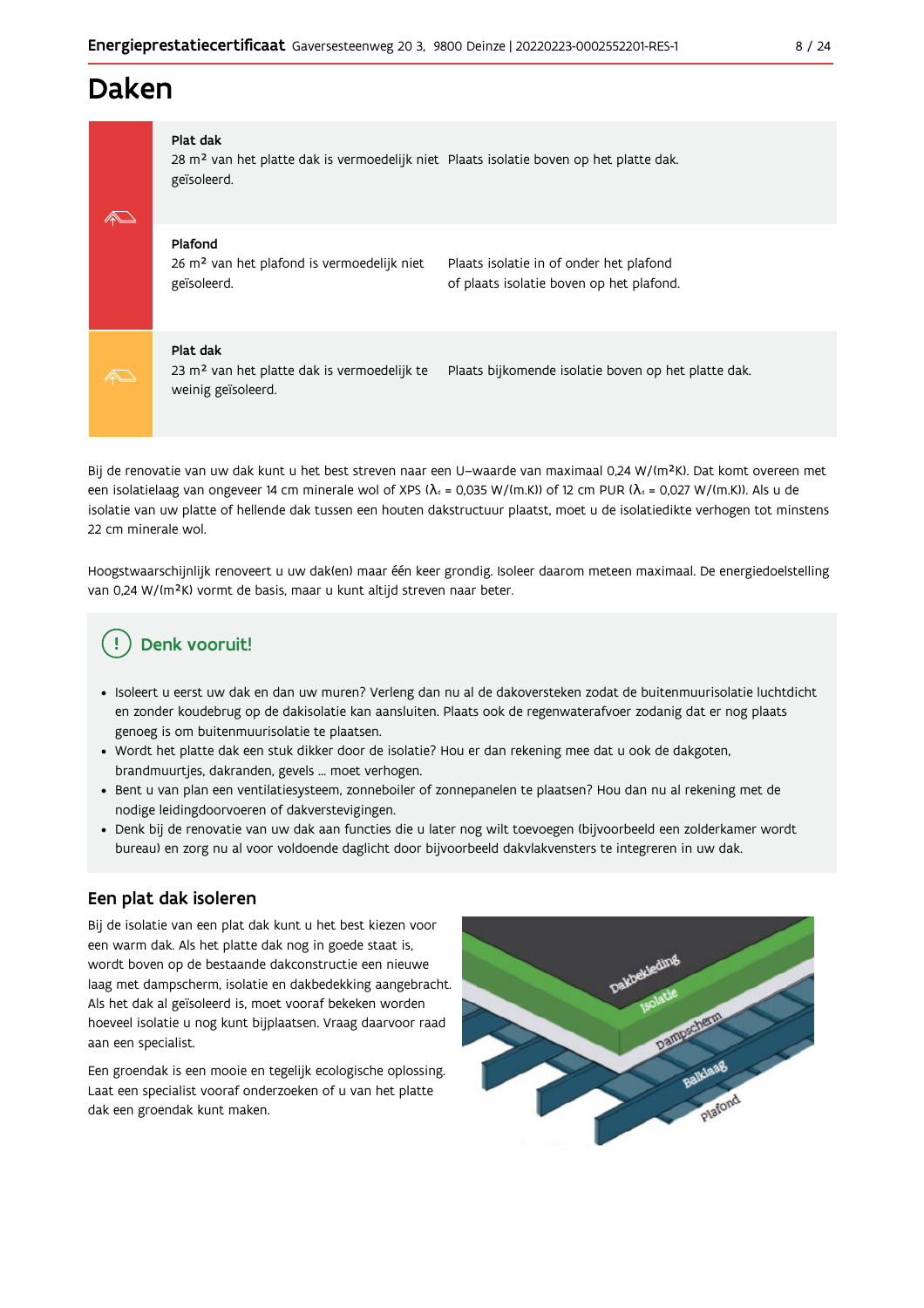### Een plafond isoleren

Als de ruimte onder uw hellende dak onverwarmd blijft of ontoegankelijk is, kunt u beter het plafond isoleren. Zo bespaart u dubbel: op uw energiefactuur, maar ook op het isolatiemateriaal en de plaatsing. U kunt de isolatie boven op de vloerplaat plaatsen.

Bij een vloeropbouw met houten elementen kunt u de isolatie tussen de balken aanbrengen. Als de zolder wordt gebruikt, moet u een loopvloer plaatsen. Isoleer goed rond het trapgat en voorzie in isolatie in het zolderluik.

#### Pas op! ( !

- · Zorg steeds dat de isolatie wind- en luchtdicht geplaatst wordt. Anders gaat een groot deel van het isolatie-effect teniet.
- Het extra gewicht op de bestaande constructie van het dak heeft mogelijk een impact op de draagkracht en stabiliteit van het dak, de gevels en de fundering.
- · Door het isoleren van het dak gaat de luchtdichtheid van uw appartement er op vooruit en kan de luchtverversing niet meer gebeuren via spleten en kieren. Voorzie dus een ventilatiesysteem om uw appartement te ventileren. Dat is niet enkel essentieel om vochtproblemen te vermijden, maar ook voor uw gezondheid en uw comfort.

Laat u bijstaan door een architect, aannemer of vakman voor deskundig advies en een goede uitvoering van de werken.

# Technische fiche daken

De energiedeskundige heeft de onderstaande gegevens ingevoerd. Bezorg die gegevens aan uw vakman.

|           | Beschrijving                     | Oriëntatie               | (m <sup>2</sup> )<br>vlakte<br>opper<br><b>Netto</b> | bekend<br>$\frac{w \text{aard}}{(m^2 K)}$<br>$\bar{\bm{\varepsilon}}$<br>⊣ | bekend<br>$\frac{4}{3}$<br>ಗ<br>(m <sup>2</sup> K)<br>$\alpha$ | Isolatie                                 | renovatie<br>Ref jaar    | isolatie<br>$(m^2K)$<br>waarde<br>bekend<br>≃ | Luchtlaag | Daktype | U-waarde<br>Berekende<br>$(W/(m^2K))$ |
|-----------|----------------------------------|--------------------------|------------------------------------------------------|----------------------------------------------------------------------------|----------------------------------------------------------------|------------------------------------------|--------------------------|-----------------------------------------------|-----------|---------|---------------------------------------|
|           | Plat dak                         |                          |                                                      |                                                                            |                                                                |                                          |                          |                                               |           |         |                                       |
| $\bullet$ | PD2 - aanbouw                    | $\overline{\phantom{a}}$ | 23                                                   | $\overline{\phantom{a}}$                                                   | $\overline{\phantom{0}}$                                       | isolatie aanwezig<br>onder dakafdichting | 2018                     | $\blacksquare$                                | onbekend  | a       | 0,56                                  |
| $\bullet$ | PD1 - hoofdbouw                  | $\overline{\phantom{a}}$ | 28                                                   | $\overline{\phantom{a}}$                                                   | $\overline{\phantom{0}}$                                       | isolatie onbekend                        | $\overline{\phantom{0}}$ | ۰                                             | onbekend  | a       | 4,00                                  |
|           | Plafond onder onverwarmde ruimte |                          |                                                      |                                                                            |                                                                |                                          |                          |                                               |           |         |                                       |
| ●         | PF1                              | $\overline{\phantom{a}}$ | 26                                                   | $\overline{\phantom{a}}$                                                   | $\overline{\phantom{a}}$                                       | isolatie onbekend                        | ۰                        | $\overline{\phantom{a}}$                      | onbekend  | a       | 2,86                                  |

#### Legende

a dak niet in riet of cellenbeton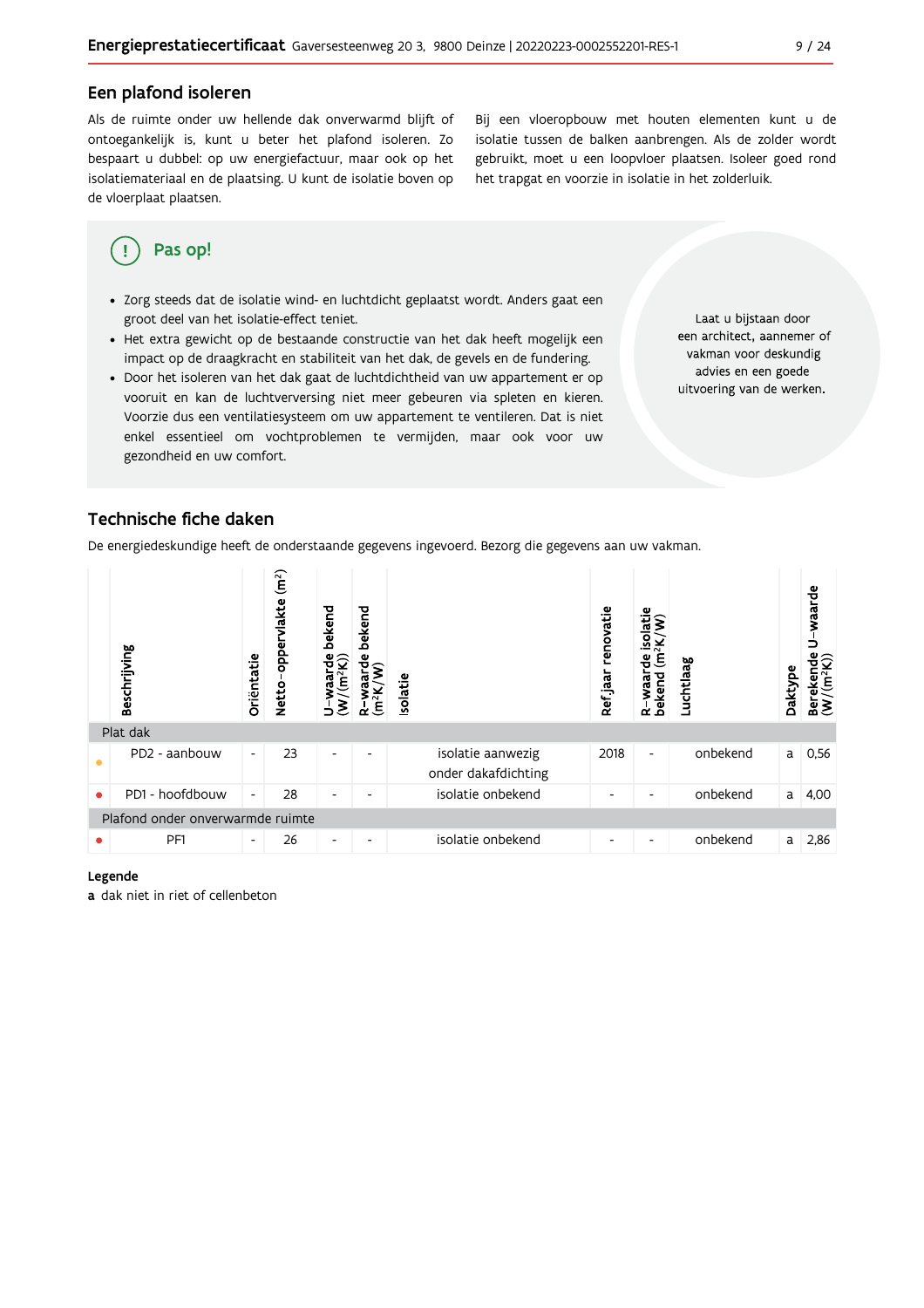### $10/24$

profielen.

# Vensters en deuren

|  | <b>Vensters</b><br>1.6 m <sup>2</sup> van de vensters heeft enkele<br>beglazing. Dat is niet energiezuinig. Ook de<br>raamprofielen zijn thermisch weinig<br>performant. | Vervang de vensters door nieuwe vensters met<br>hoogrendementsbeglazing en energieperformante<br>raamprofielen.        |  |  |  |  |
|--|--------------------------------------------------------------------------------------------------------------------------------------------------------------------------|------------------------------------------------------------------------------------------------------------------------|--|--|--|--|
|  | Vensters<br>7.5 m <sup>2</sup> van de vensters heeft dubbele<br>beglazing. Dat is weinig energiezuinig. Ook<br>de raamprofielen zijn thermisch weinig<br>performant.     | Vervang de vensters door nieuwe vensters met<br>hoogrendementsbeglazing en energieperformante<br>raamprofielen.        |  |  |  |  |
|  | Deuren en poorten<br>2,4 m <sup>2</sup> van de deuren of poorten is<br>onvoldoende geïsoleerd.                                                                           | Vervang de weinig energiezuinige deuren of poorten door<br>een energiezuinig alternatief met sterk isolerende profiele |  |  |  |  |
|  | Proficiat! 3,4 m <sup>2</sup> van de vensters voldoet al aan de energiedoelstelling.                                                                                     |                                                                                                                        |  |  |  |  |

De kwaliteit van zowel de beglazing als de profielen bepaalt de energieprestatie van uw vensters. Kies altijd voor dubbele hoogrendementsbeglazing of drievoudige beglazing met een U-waarde van maximaal 1,0 W/(m<sup>2</sup>K). Bij de renovatie van vensters kunt u het best streven naar een U-waarde van maximaal 1,5 W/(m<sup>2</sup>K) voor de vensters (glas + profielen). Naast de vensters in de gevel verdienen ook dakvlakvensters, koepels, lichtstraten, polycarbonaatplaten en glasbouwstenen de nodige aandacht.

Bij de vervanging van uw deuren, poorten of panelen kunt u het best streven naar een U-waarde van maximaal 2 W/(m<sup>2</sup>K). Kies daarom voor een deur of poort met sterk isolerende profielen en panelen. Als de deur glas bevat, kunt u het best kiezen voor dubbele hoogrendementsbeglazing of drievoudige beglazing met een U-waarde van maximaal 1,0 W/(m<sup>2</sup>K).

Hoogstwaarschijnlijk vervangt u uw buitenschrijnwerk maar één keer. Kies daarom meteen voor de meest energie-efficiënte oplossing.

# Denk vooruit!

- · Vervangt u eerst uw buitenschrijnwerk en isoleert u pas nadien uw gevels? Zorg er nu al voor dat de buitenmuurisolatie zonder koudebruggen op de profielen van uw vensters en deuren zal kunnen aansluiten. Zo vermijdt u condensatie en schimmelvorming in uw appartement.
- Bent u van plan om ventilatie te plaatsen met natuurlijke toevoer, eventueel in combinatie met mechanische afvoer? Bouw dan nu al ventilatieroosters in de vensters in.
- · Bent u van plan geautomatiseerde buitenzonwering te plaatsen? Breng dan nu al de nodige bekabeling aan.

### Vensters vervangen

Het venster (glas + profielen) in zijn geheel vervangen is op energetisch vlak de beste oplossing. Als het om bepaalde redenen (esthetisch, bouwkundige regelgeving ...) niet mogelijk of gewenst is om het volledige venster te vervangen, vervang dan minstens het glas of plaats een dubbel raam of voorzetglas. Besteed altijd voldoende aandacht aan een luchtdichte plaatsing van het buitenschrijnwerk.

Beschikt u nog over oude rolluikkasten? Vervang ze door geïsoleerde luchtdichte kasten.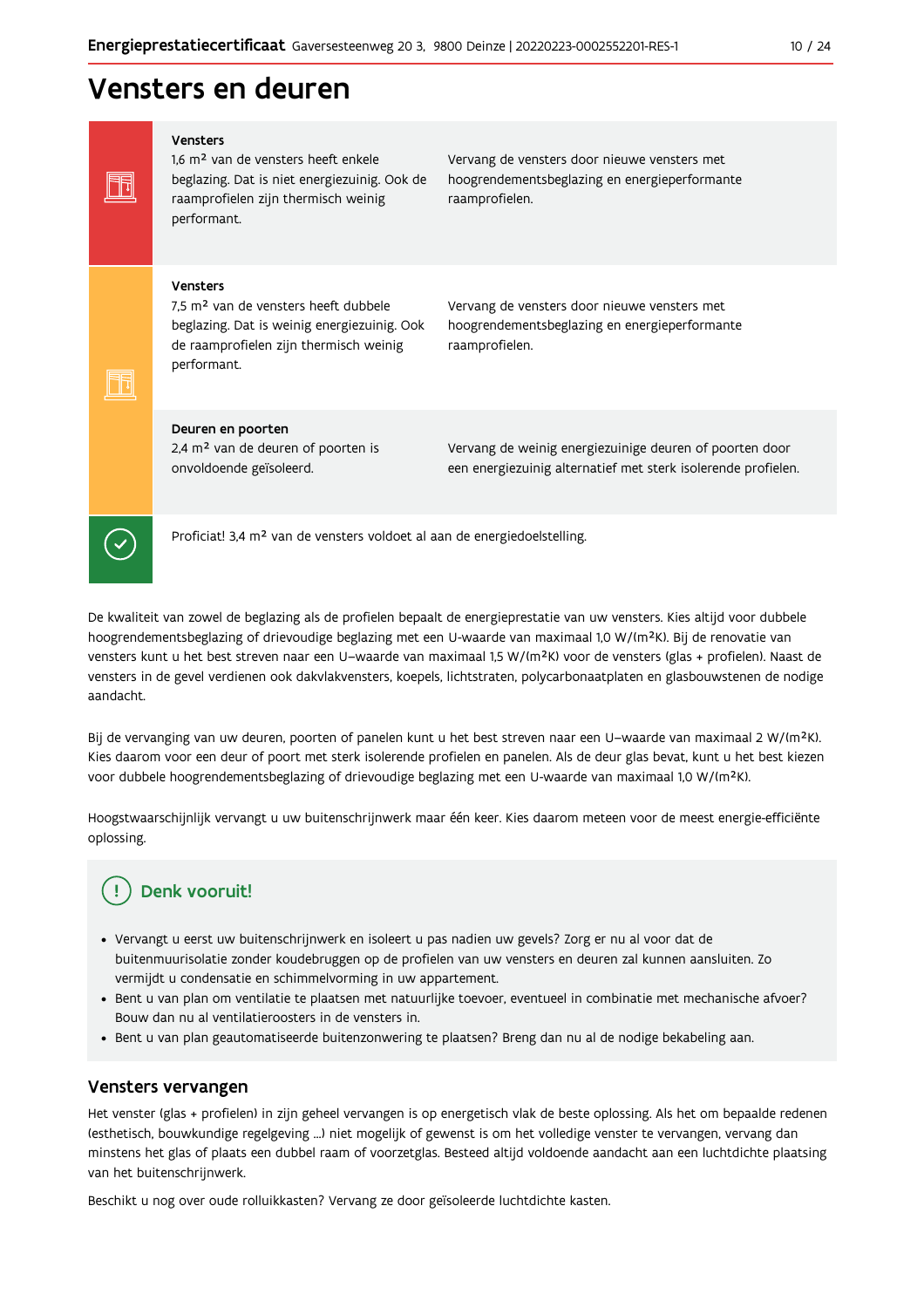# Deuren, poorten of panelen vervangen

Zorg ervoor dat deuren, poorten of panelen luchtdicht geplaatst worden. Een luchtdichte buitendeur is aan vier kanten uitgerust met een goede dichting. Aan de onderkant van de deur wordt daarvoor vaak gebruikgemaakt van een zogenaamde valdorpel. Dat is een automatisch tochtprofiel dat onzichtbaar in de onderkant van de deur is ingewerkt. Door een mechanisme gaat de valdorpel automatisch naar beneden als de deur dichtgaat en komt hij naar omhoog als de deur geopend wordt.

#### Pas op! ( !

· Dankzij de vervanging van het buitenschrijnwerk gaat de luchtdichtheid van uw appartement er sterk op vooruit en kan de luchtverversing niet meer gebeuren via spleten en kieren. Voorzie dus een ventilatiesysteem om uw appartement te ventileren. Dat is niet enkel essentieel om vochtproblemen te vermijden, maar ook voor uw gezondheid en uw comfort.

Laat u bijstaan door een architect, aannemer of vakman voor deskundig advies en een goede uitvoering van de werken.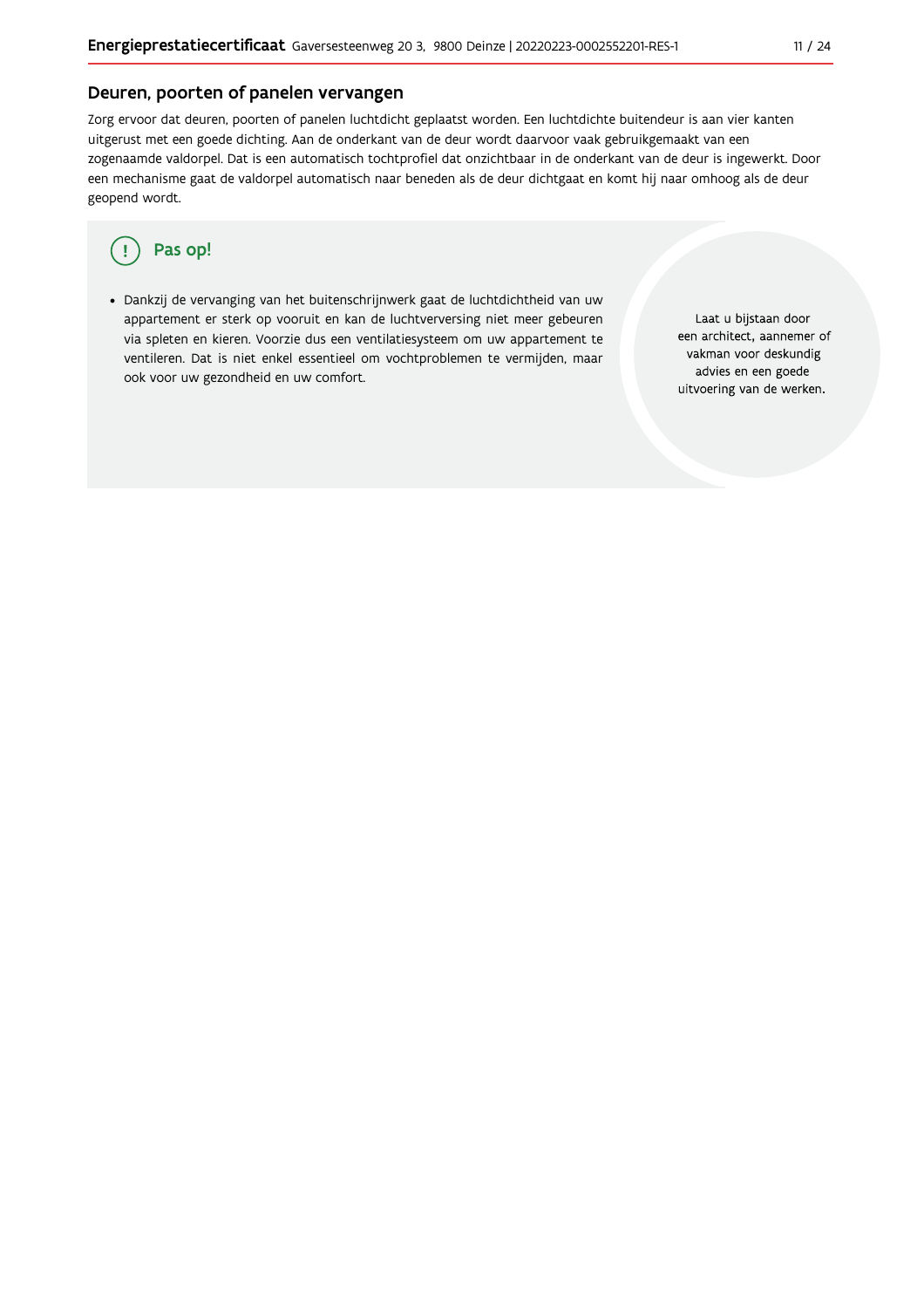# Technische fiche van de vensters

De energiedeskundige heeft de onderstaande gegevens ingevoerd. Bezorg die gegevens aan uw vakman.

|           | Beschrijving    | Oriëntatie | Helling      | Oppervlakte (m <sup>2</sup> ) | bekend<br>$U$ – waarde l $(W/(m^2K))$ | Beglazing                                    | Buitenzonwering | Profiel    | Berekende U-waarde<br>(W/(m <sup>2</sup> K)) |
|-----------|-----------------|------------|--------------|-------------------------------|---------------------------------------|----------------------------------------------|-----------------|------------|----------------------------------------------|
|           | In voorgevel    |            |              |                               |                                       |                                              |                 |            |                                              |
| ٠         | R1              | ZW         | verticaal    | 2,1                           | $\overline{\phantom{a}}$              | dubbel glas ?                                | handbediend     | kunst 1?k  | 3,01                                         |
| $\bullet$ | R <sub>3</sub>  | ZW         | verticaal    | 1,9                           | $\overline{\phantom{a}}$              | dubbel glas ?                                | handbediend     | kunst 1?k  | 3,01                                         |
|           | D3 badk         |            | ZW verticaal | 1,9                           | $\overline{\phantom{a}}$              | enkel glas                                   | vaste bediening | hout       | 3,40                                         |
|           | In achtergevel  |            |              |                               |                                       |                                              |                 |            |                                              |
|           | R <sub>5</sub>  | NO.        | verticaal    | 2,2                           | $\overline{\phantom{a}}$              | dubbel glas                                  | handbediend     | kunst 1?k  | 3,01                                         |
|           | D1 voordeur     | NO.        | verticaal    | 1,6                           | $\overline{a}$                        | enkel glas                                   | vaste bediening | hout       | 5.08                                         |
|           | In linkergevel  |            |              |                               |                                       |                                              |                 |            |                                              |
|           | R <sub>2</sub>  |            | NW verticaal | 0,6                           | ٠                                     | dubbel glas ?                                | handbediend     | kunst 1?k  | 3,01                                         |
|           | In rechtergevel |            |              |                               |                                       |                                              |                 |            |                                              |
| ٠         | R <sub>6</sub>  | ZO         | verticaal    | $\mathbf{1}$                  | $\overline{\phantom{a}}$              | HR-glas a<br>$U=1,00 W/(m^2K)$<br>$g=0,52$   | handbediend     | kunst>2000 | 1,54                                         |
| ٠         | R7              | ZO         | verticaal    | 2,4                           | $\overline{\phantom{a}}$              | HR-glas a<br>$U=1,00 W/(m^2K)$<br>$g = 0,52$ | handbediend     | kunst>2000 | 1,54                                         |
| $\bullet$ | R <sub>4</sub>  | ZO         | verticaal    | 0,6                           | $\overline{\phantom{a}}$              | dubbel glas ?                                | handbediend     | kunst 1?k  | 3,01                                         |

| Legende glastypes    |                                                        |             |                          |  |  |  |  |
|----------------------|--------------------------------------------------------|-------------|--------------------------|--|--|--|--|
| HR-glas a            | Hoogrendementsglas bouwjaar <<br>2000                  | enkel glas  | Enkelvoudige beglazing   |  |  |  |  |
| dubbel glas?         | Gewone dubbele beglazing of<br>hoogrendementsbeglazing | dubbel glas | Gewone dubbele beglazing |  |  |  |  |
| Legende profieltypes |                                                        |             |                          |  |  |  |  |
| kunst 1?k            | Kunststof profiel, 1 kamer of geen<br>informatie       | hout        | Houten profiel           |  |  |  |  |
| kunst>2000           | Kunststof profiel, 2 of meer kamers<br>$\geq$ 2000     |             |                          |  |  |  |  |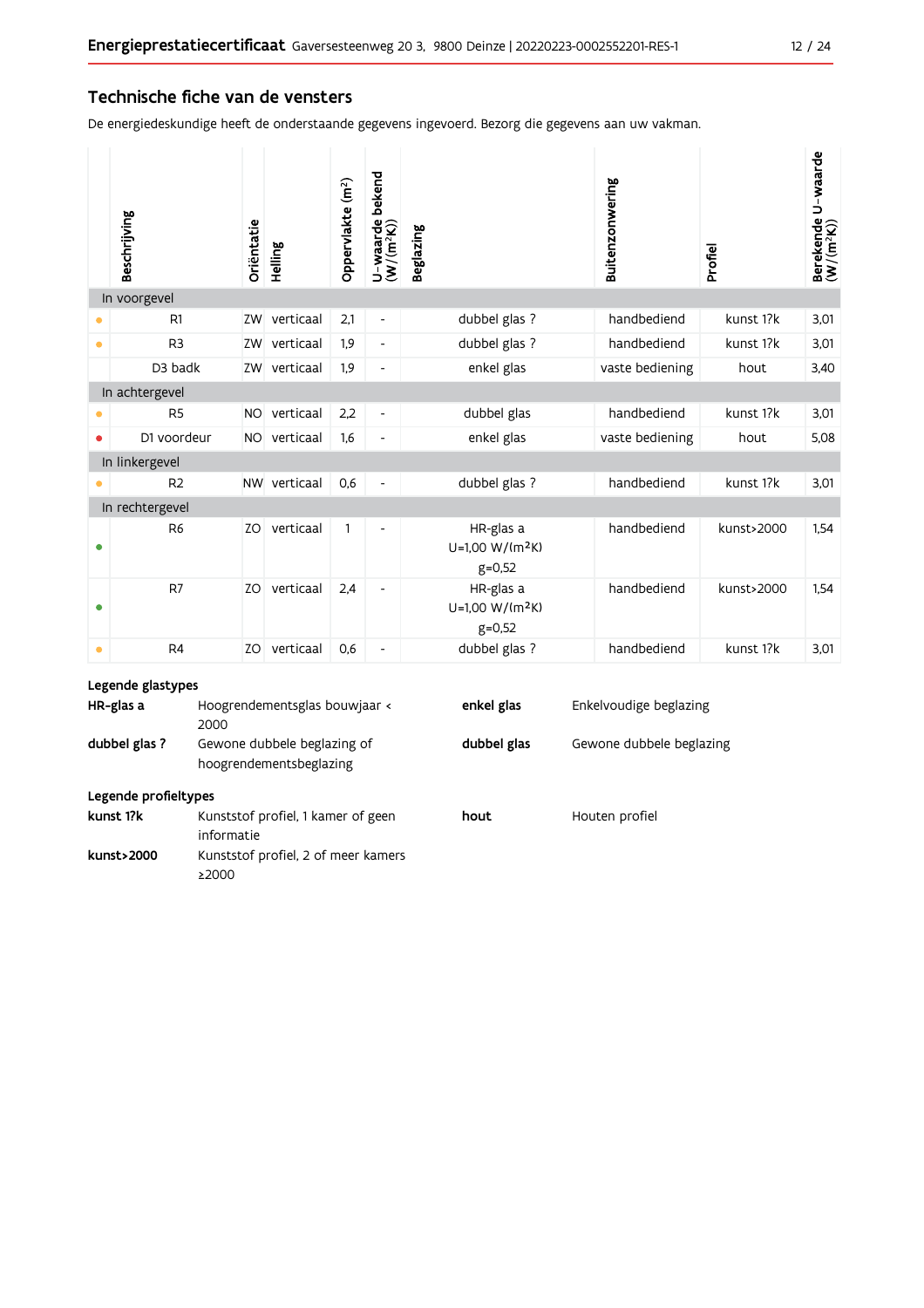# Technische fiche van de deuren, poorten en panelen

De energiedeskundige heeft de onderstaande gegevens ingevoerd. Bezorg die gegevens aan uw vakman.

| Beschrijving   | Oriëntatie | (m <sup>2</sup> )<br>Oppervlakte | bekend<br>$\begin{array}{c} \n\text{aard} \\ \n\text{(m²K)}\n\end{array}$<br>naal | bekend<br>ဦ၄<br>ಗ<br>(m <sup>2</sup> K)<br>ά | <b>Isolatie</b> |                   | renovatie<br>Refjaar | Luchtlaag | Deur/paneeltype | Profiel | U waarde<br>Berekende<br>$(W/(m^2K))$ |
|----------------|------------|----------------------------------|-----------------------------------------------------------------------------------|----------------------------------------------|-----------------|-------------------|----------------------|-----------|-----------------|---------|---------------------------------------|
| Deuren/poorten |            |                                  |                                                                                   |                                              |                 |                   |                      |           |                 |         |                                       |
| In achtergevel |            |                                  |                                                                                   |                                              |                 |                   |                      |           |                 |         |                                       |
| D <sub>4</sub> | <b>NO</b>  | 2,4                              | $\overline{\phantom{a}}$                                                          | $\overline{\phantom{0}}$                     |                 | isolatie onbekend | ٠                    | onbekend  | b               | hout    | 3,64                                  |
| in linkergevel |            |                                  |                                                                                   |                                              |                 |                   |                      |           |                 |         |                                       |
| D <sub>2</sub> | <b>NW</b>  | 1,6                              | ٠                                                                                 | -                                            |                 | isolatie onbekend | ٠                    | onbekend  | b               | hout    | 2,71                                  |

### Legende deur/paneeltypes

**b** deur/paneel niet in metaal

Legende profieltypes

hout

Houten profiel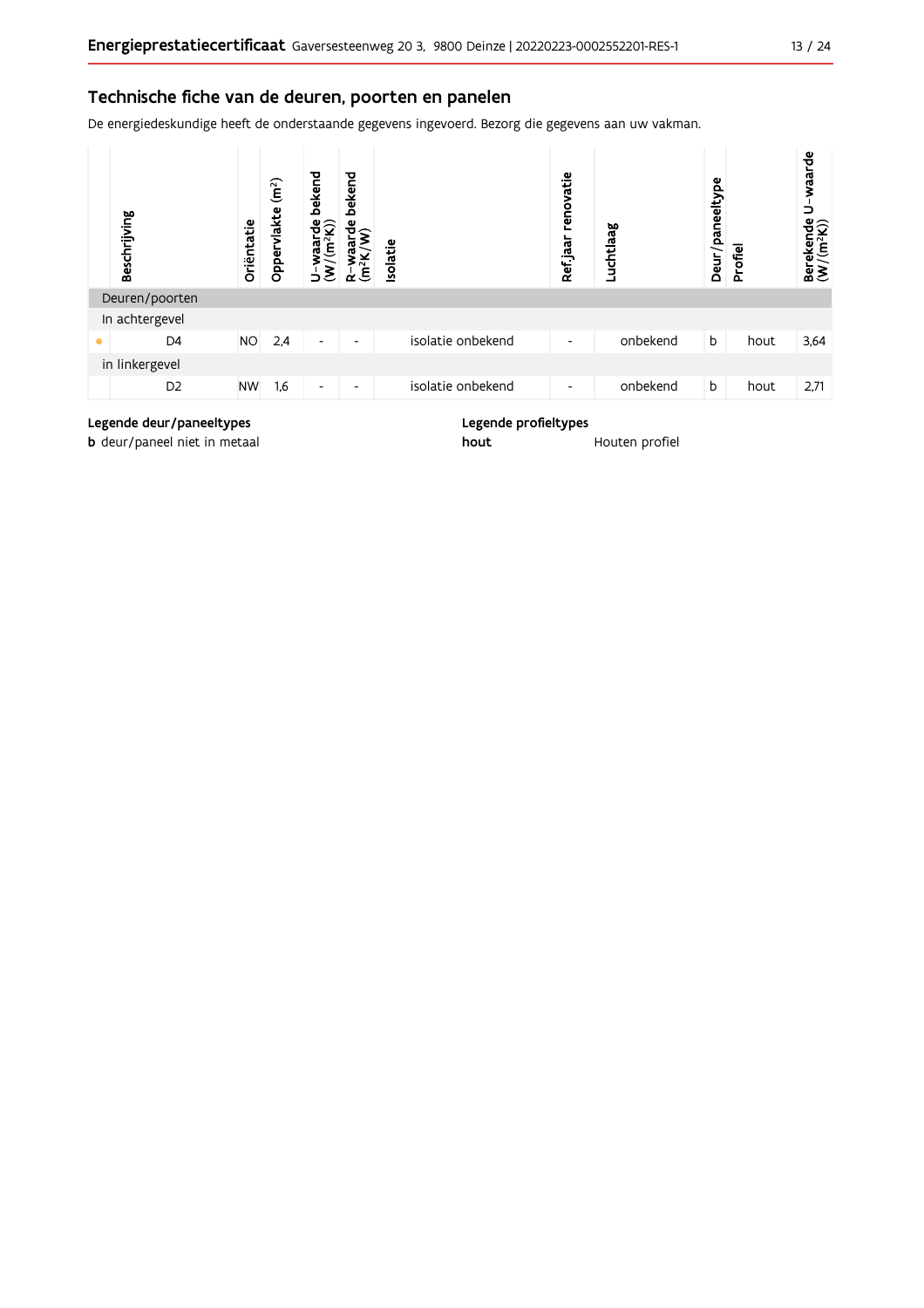# **Muren**



### Muur

71 m<sup>2</sup> van de muren is (vermoedelijk) niet geïsoleerd.

Plaats isolatie aan de binnenkant van de muur of plaats isolatie aan de buitenkant van de muur.

Bij de isolatie van de muren kunt u het best streven naar een U-waarde van maximaal 0,24 W/(m<sup>2</sup>K). Dat komt overeen met een isolatielaag van ongeveer 14 cm minerale wol, EPS of XPS ( $\lambda_a$  = 0,035 W/(mK)) of 10 cm PUR of PIR ( $\lambda_a$  = 0,023 W/(mK)). Als u de isolatie tussen regelwerk plaatst, breng dan minstens 6 cm extra isolatie aan.

Hoogstwaarschijnlijk renoveert u uw muren maar één keer grondig. Isoleer daarom meteen maximaal. De energiedoelstelling van 0,24 W/(m<sup>2</sup>K) vormt de basis, maar u kunt altijd streven naar beter.

#### Pas op! (၂

- · De warmteverliezen worden niet alleen beperkt door goed te isoleren, maar ook door luchtlekken te vermijden. Besteed voldoende aandacht aan het luchtdicht aansluiten van de muurisolatie op vensters en deuren, de vloer en het dak.
- · Door het isoleren van de muren gaat de luchtdichtheid van uw appartement er op vooruit en kan de luchtverversing niet meer gebeuren via spleten en kieren. Voorzie dus een ventilatiesysteem om uw appartement te ventileren. Dat is niet enkel essentieel om vochtproblemen te vermijden, maar ook voor uw gezondheid en uw comfort.

Laat u bijstaan door een architect, aannemer of vakman voor deskundig advies en een goede uitvoering van de werken.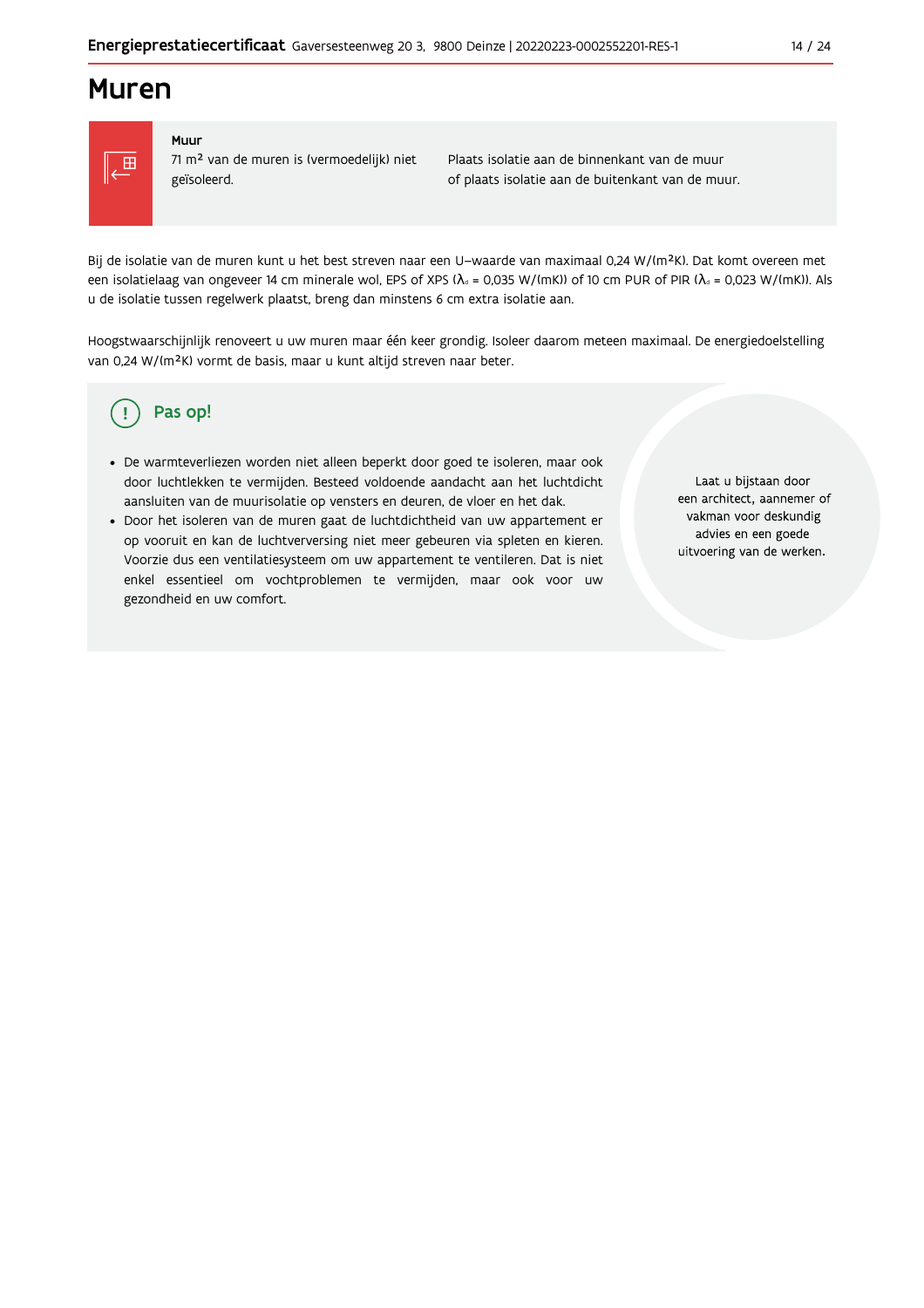# Methodes om buitenmuren te isoleren

Er bestaan een aantal methodes om muren te isoleren. U kunt die methodes combineren om de energiedoelstelling van 0,24 W/(m<sup>2</sup>K) te halen.

# Muren aan de buitenkant isoleren

Dat kan door een extra buitenmuur met een geïsoleerde spouw op te trekken of door isolatiemateriaal aan te brengen met daarop een bepleistering of een nieuwe gevelbekleding.



1. Buitenmuur | 2. Isolatie | 3. Vochtscherm | 4. Afwerkingslaag | 5. Stijl- en regelwerk (optioneel)

# $\bigoplus$

- Bouwfysisch veruit de beste oplossing.
- Koudebruggen worden weggewerkt.
- · Nieuw uitzicht van het appartement.

# $\odot$

- Vrij dure oplossing.
- · Niet toepasbaar bij beschermde of siergevels.
- Soms is een stedenbouwkundige vergunning vereist.

# Denk vooruit!

- · Nadien uw dak isoleren? Zorg nu al dat de dakisolatie zal kunnen aansluiten op de muurisolatie.
- · Vernieuw eerst vensters en deuren (indien nodig), zodat de buitenisolatie hierop kan aansluiten.
- Hou nu al rekening met later te plaatsen zonwering.

# Muren aan de binnenkant isoleren

Isolatieplaten kunnen rechtstreeks op de bestaande muur bevestigd worden of een structuur in hout of metaal kan opgevuld worden met isolatie ('voorzetwandsysteem'). Binnenisolatie is een delicaat werk. Vraag advies aan een vakman of laat het uitvoeren door een gecertificeerd aannemer



1. Buitengevel | 2. Isolatie | 3. Dampscherm | 4. Binnenafwerking | 5. Stijl- en regelwerk (optioneel)

### $\bigoplus$

- Relatief eenvoudig zelf uit te voeren.
- Geen invloed op het uitzicht van het appartement.

# ⊝

- Bouwfysisch de meest delicate oplossing.
- · De binnenruimte verkleint en stopcontacten, leidingen en radiatoren moeten worden verplaatst.

# Denk vooruit!

- Vernieuw eerst vensters en deuren (indien nodig), zodat de binnenisolatie hierop kan aansluiten.
- · Breng eventueel wandverstevigingen aan om later kaders en kasten te kunnen ophangen.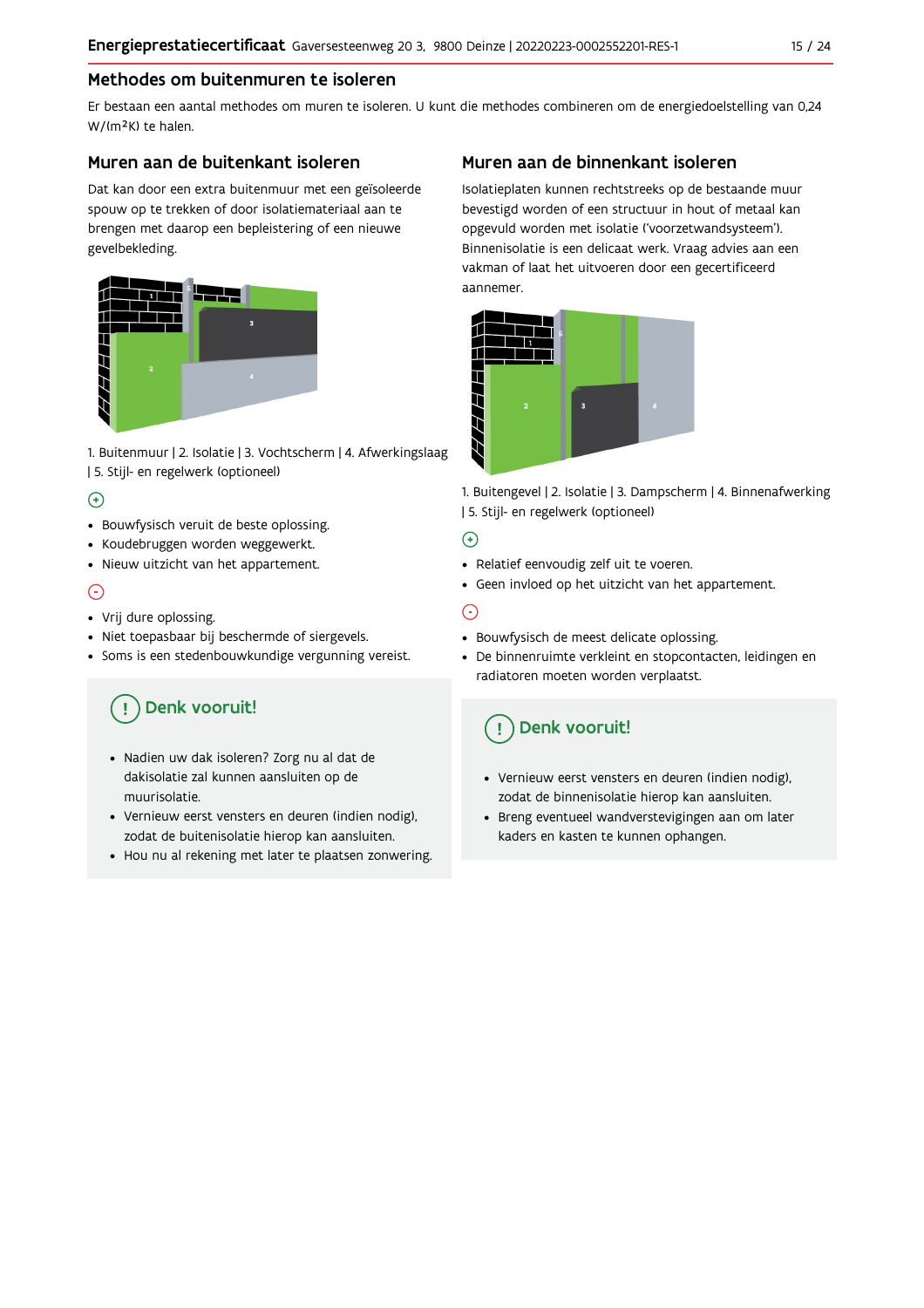### Technische fiche van de muren

De energiedeskundige heeft de onderstaande gegevens ingevoerd. Bezorg die gegevens aan uw vakman.

|           | Beschrijving                            | Oriëntatie | Netto-oppervlakte (m <sup>2</sup> ) | Diepte onder maaiveld (m) | U-waarde bekend (W/(m <sup>2</sup> K)) | R-waarde bekend (m <sup>2</sup> K/W) | <b>Isolatie</b> |                   | Ref jaar renovatie           | Luchtlaag | Muurtype | Berekende U-waarde<br>(W/(m <sup>2</sup> K)) |
|-----------|-----------------------------------------|------------|-------------------------------------|---------------------------|----------------------------------------|--------------------------------------|-----------------|-------------------|------------------------------|-----------|----------|----------------------------------------------|
|           | <b>Buitenmuur</b>                       |            |                                     |                           |                                        |                                      |                 |                   |                              |           |          |                                              |
|           | Voorgevel                               |            |                                     |                           |                                        |                                      |                 |                   |                              |           |          |                                              |
|           | voorgevel                               | ZW         | 11,3                                |                           |                                        |                                      |                 | isolatie onbekend | $\overline{\phantom{a}}$     | onbekend  | a        | 2,33                                         |
|           | Achtergevel                             |            |                                     |                           |                                        |                                      |                 |                   |                              |           |          |                                              |
|           | achtergevel                             | <b>NO</b>  | 11,2                                |                           |                                        |                                      |                 | isolatie onbekend | $\overline{\phantom{a}}$     | onbekend  | a        | 2,33                                         |
|           | Rechtergevel<br>rechtergevel perce ZO   |            | 21                                  |                           |                                        |                                      |                 | isolatie afwezig  | $\blacksquare$               | onbekend  | a        | 2,33                                         |
|           | elsgrens buiten                         |            |                                     |                           |                                        |                                      |                 |                   |                              |           |          |                                              |
|           | rechtergevel buite ZO<br>n              |            | 18                                  | $\overline{a}$            | $\overline{\phantom{a}}$               | L,                                   |                 | isolatie onbekend | $\blacksquare$               | onbekend  | a        | 2.33                                         |
|           | Linkergevel                             |            |                                     |                           |                                        |                                      |                 |                   |                              |           |          |                                              |
|           | linkergevel percee NW<br>Isgrens buiten |            | 8,2                                 | Ĭ.                        |                                        |                                      |                 | isolatie afwezig  | L,                           | onbekend  | a        | 2,33                                         |
| $\bullet$ | linkergevel buiten NW                   |            | 1,5                                 |                           | L,                                     | L,                                   |                 | isolatie onbekend | $\overline{\phantom{a}}$     | onbekend  | a        | 2,33                                         |
|           | Muur in contact met verwarmde ruimte    |            |                                     |                           |                                        |                                      |                 |                   |                              |           |          |                                              |
|           | Voorgevel                               |            |                                     |                           |                                        |                                      |                 |                   |                              |           |          |                                              |
|           | voorgevel AVR                           | ZW         | 5,1                                 |                           |                                        |                                      |                 | isolatie onbekend | $\frac{1}{2}$                | onbekend  | a        | 1,92                                         |
|           | Achtergevel                             |            |                                     |                           |                                        |                                      |                 |                   |                              |           |          |                                              |
|           | achtergevel AVR                         | <b>NO</b>  | 5                                   |                           |                                        |                                      |                 | isolatie onbekend | $\qquad \qquad \blacksquare$ | onbekend  | a        | 1,92                                         |
|           | Rechtergevel                            |            |                                     |                           |                                        |                                      |                 |                   |                              |           |          |                                              |
|           | rechtergevel perce ZO<br>elsgrens AVR   |            | 10,2                                |                           |                                        |                                      |                 | isolatie afwezig  | $\overline{\phantom{a}}$     | onbekend  | a        | 1,92                                         |
|           | Linkergevel                             |            |                                     |                           |                                        |                                      |                 |                   |                              |           |          |                                              |
|           | linkergevel percee NW<br>Isgrens AVR    |            | 29                                  |                           |                                        |                                      |                 | isolatie afwezig  | $\overline{\phantom{a}}$     | onbekend  | a        | 1,92                                         |
|           | linkergevel AVR                         | <b>NW</b>  | 10,9                                | L,                        |                                        |                                      |                 | isolatie onbekend | $\overline{\phantom{a}}$     | onbekend  | a        | 1,92                                         |

### Legende

a muur niet in isolerende snelbouwsteen of cellenbeton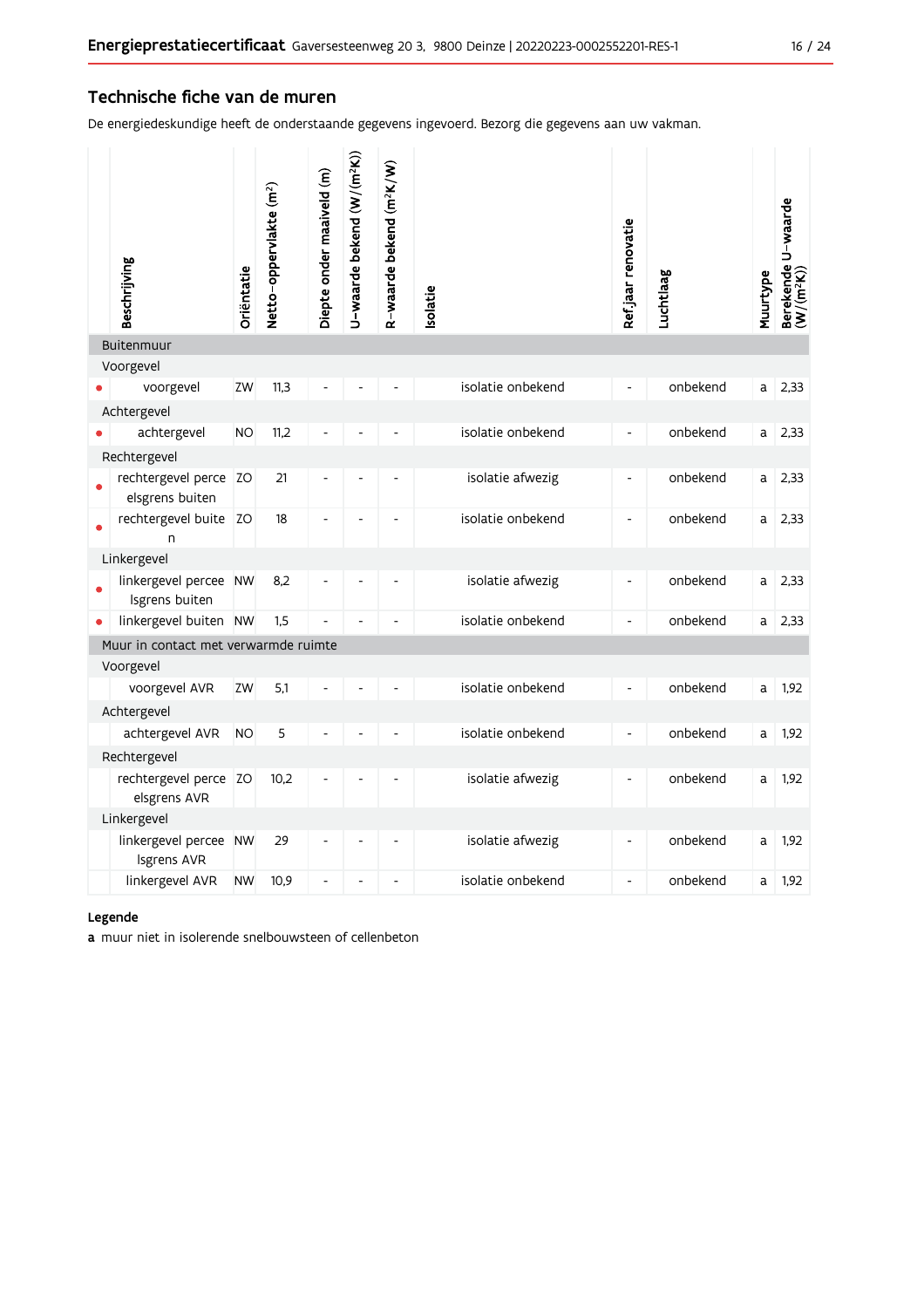# Vloeren

# Technische fiche van de vloeren

De energiedeskundige heeft de onderstaande gegevens ingevoerd. Bezorg die gegevens aan uw vakman.



### Legende

a vloer niet in cellenbeton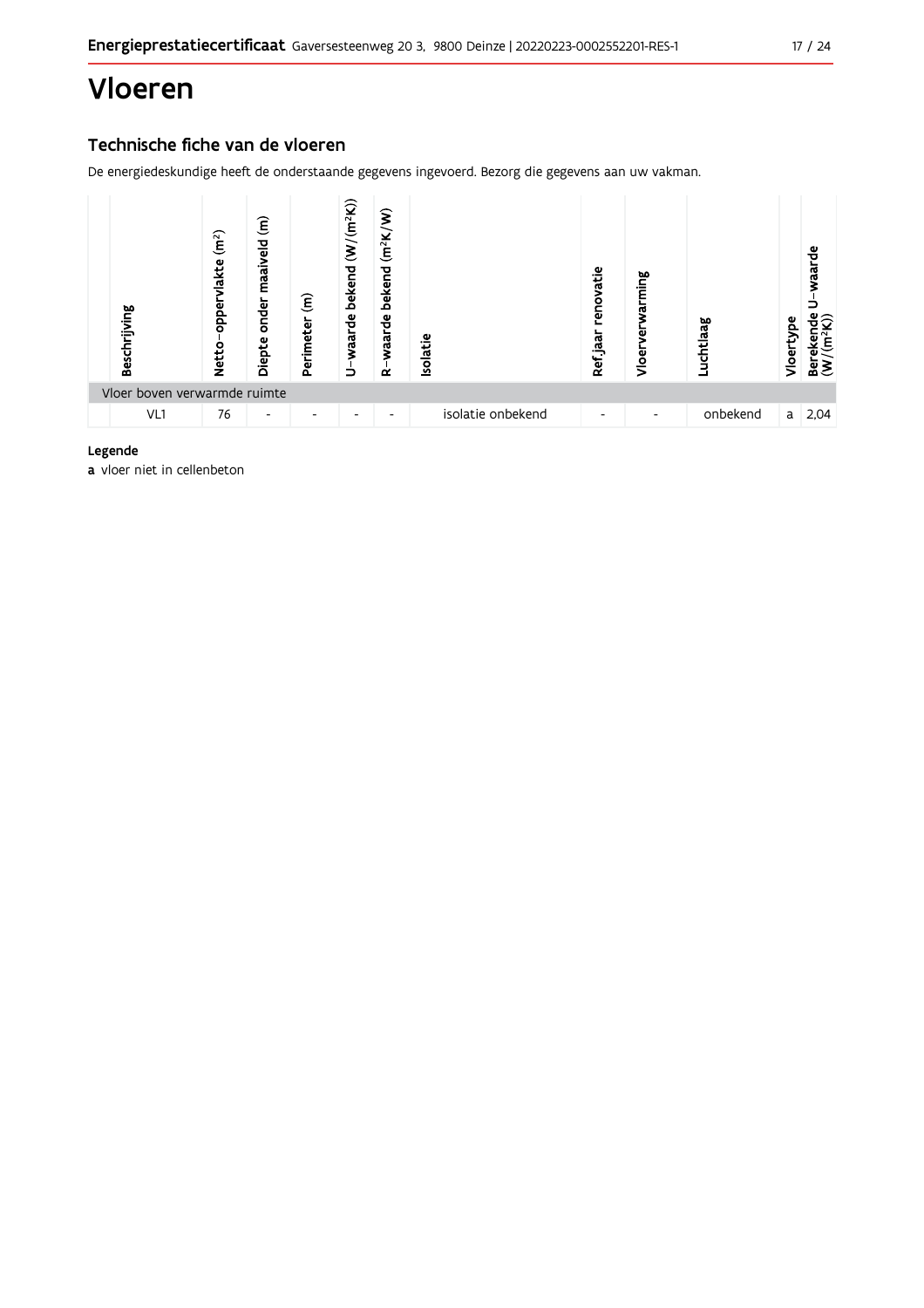# Ruimteverwarming

#### Verwarming

100% van het appartement wordt verwarmd Vervang de kachel(s) door een lucht/water of bodem/water met een (accumulerende) kachel. warmtepomp

Ţ

of een condenserende ketel. Plaats een afgiftesysteem, bij voorkeur op lage temperatuur.

mm

Een condenserende ketel heeft een iets slechter rendement. Gemiddeld gezien zal uw energiescore met een condenserende ketel, na uitvoering van alle aanbevelingen, een 20-tal kWh/(m<sup>2</sup>jaar) hoger liggen dan met een warmtepomp.

Bij de renovatie van uw verwarmingsinstallatie kunt u het best kiezen voor een energiezuinig systeem. Gebruik zo veel mogelijk hernieuwbare energiebronnen.

# Warmte opwekken op een energie-efficiënte manier

Bij uw renovatie kunt u het best kiezen voor een centraal toestel met een zo hoog mogelijk rendement en zo laag mogelijke werkingstemperatuur, zoals een warmtepomp of een condenserende ketel. Voorzie in een optimale centrale regeling, zoals een kamerthermostaat in combinatie met een buitenvoeler. Gebruik zo veel mogelijk hernieuwbare energiebronnen, zodat de zon, de lucht, de bodem of het water uw verwarmingsfactuur betalen. Andere opties zijn een warmtenet of een micro-warmte-krachtkoppeling.

# Warmtepomp



Als uw appartement al goed geïsoleerd is en als u beschikt over oppervlakteverwarming of voldoende grote radiatoren, dan kunt u de plaatsing van een warmtepomp overwegen. Bij uw renovatie kunt u het hest kiezen voor een systeem met een seizoensprestatiefactor (SPF) van 4 of hoger.

Een warmtepomp brengt warmte uit de omgeving (lucht, water of bodem) op voldoende hoge temperatuur. 65% à 80% van de energie die de warmtepomp levert, wordt gewonnen uit de omgeving. Zo verbruikt een warmtepompinstallatie minder energie en stoot ze minder CO<sub>2</sub> uit dan een klassiek verwarmingssysteem.

### Condenserende ketel

Condenserende ketels hebben een nominaal rendement van meer dan 100% omdat ze de warmte in de waterdamp van de afgevoerde rookgassen recupereren.

Minder positief is dat condenserende ketels vaak werken op gas of stookolie. Dat zijn fossiele brandstoffen waarvan u het gebruik het best zo veel mogelijk kunt beperken. Overweeg daarom de combinatie van een condenserende ketel met een zonneboilerinstallatie met zonnecollectoren of de koppeling van een condenserende ketel aan een warmtepomp (=hybride warmtepomp).

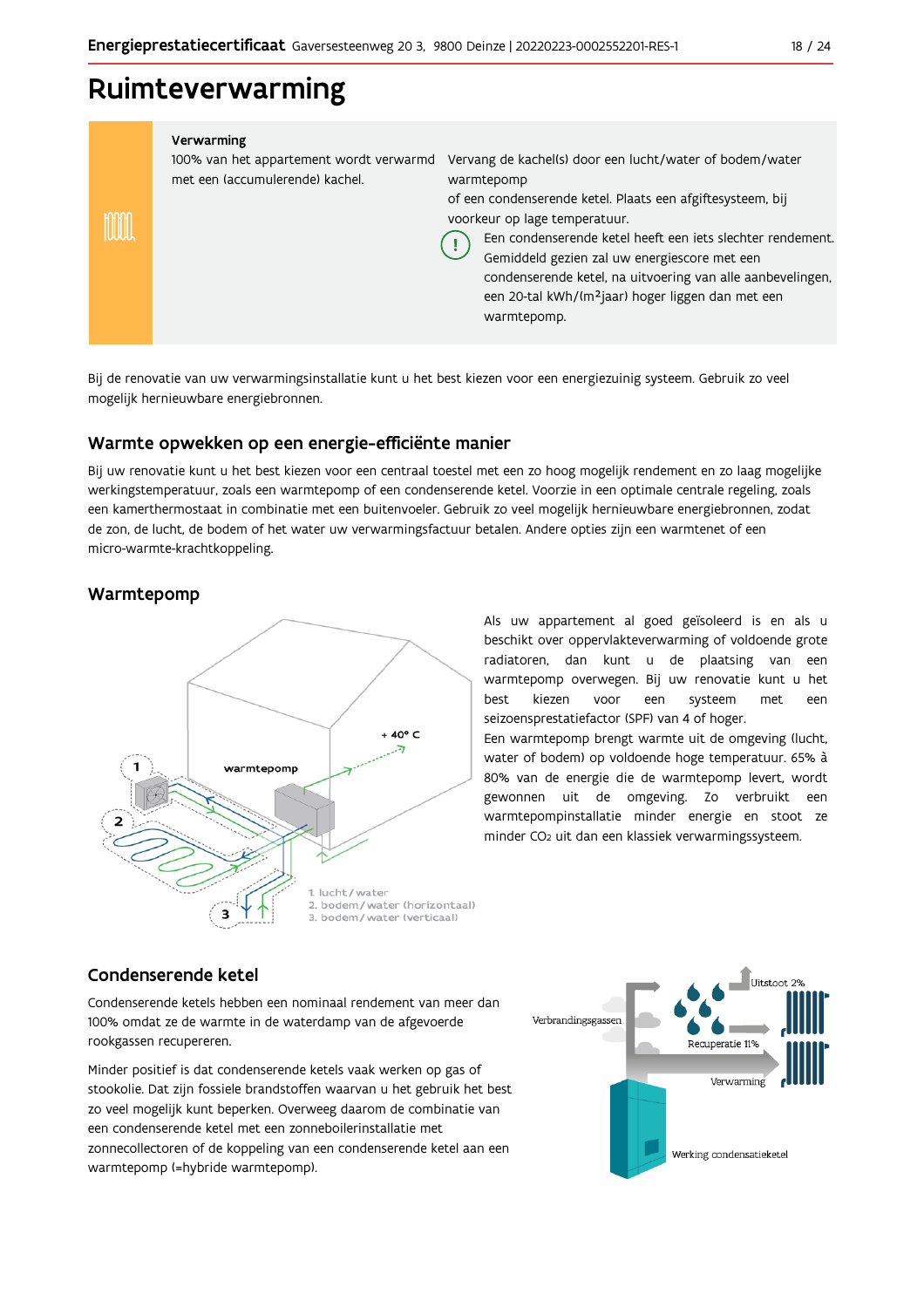### (Micro-)warmte-krachtkoppeling

Een (micro-)warmte-krachtkoppeling is een toestel dat tegelijk elektriciteit en warmte opwekt met één enkele (fossiele) brandstof. U kunt het best met een vakman bekijken of uw appartement geschikt is voor dit soort toestel.

### Warmtenet

Als in uw stad of gemeente al warmtenetten beschikbaar zijn of als er plannen zijn om ze in de toekomst aan te leggen, overweeg dan om op die warmtenetten aan te sluiten of om nu al de nodige aansluitingsmogelijkheden te voorzien.

# Denk vooruit!

- · Hou bij de keuze van uw verwarmingstoestel altijd rekening met de warmtevraag in de nog niet-verwarmde ruimtes.
- Vervangt u eerst uw verwarmingstoestel en gaat u dan pas isoleren? Kies in samenspraak met een vakman voor een toestel met een vermogen dat zoveel mogelijk is afgestemd op de toekomstige, en niet op de huidige, situatie. Indien het vermogen te groot is voor de gerenoveerde toestand, zal uw nieuw toestel na de renovatie aan een verminderd rendement werken.
- · Overweegt u een warmtepomp? Zorg dan eerst dat uw appartement voldoende goed geïsoleerd is. Zo kan de warmtepomp op een lage temperatuur werken en werkt ze het meest efficiënt. Ook zijn er bij een bodemwarmtepomp dan minder grondboringen nodig, hetgeen de prijs kan drukken.

# Afgiftesysteem op lage temperatuur

Bij uw renovatie kunt u het best kiezen voor een afgiftesysteem met een zo laag mogelijke werkingstemperatuur. Er zijn twee gangbare systemen.

### Radiatoren of convectoren op lage temperatuur

Radiatoren of convectoren op lage temperatuur zien er hetzelfde uit als de standaardvarianten, maar worden gevoed met water van maximaal 45 graden in plaats van 70 graden of meer.

### $\bigoplus$

• Snel systeem waardoor uw appartement snel opwarmt.

### $\bigodot$

· Radiatoren op lage temperatuur zijn iets groter en nemen dus meer ruimte in.

### Vloer- of wandverwarming

Bij vloer- of wandverwarming wordt water van 30 tot 40 graden door leidingen in uw vloer of wand gestuwd om het op te warmen.

#### $\bigoplus$

· Hoog comfortgevoel omdat de warmte gelijkmatig over de hele ruimte wordt verspreid en de gevoelstemperatuur hoger ligt dan de luchttemperatuur.

#### ∈

· Traag systeem waardoor uw appartement maar geleidelijk aan opwarmt.

# Denk vooruit!

- · Overweegt u op lage temperatuur te verwarmen, controleer dan eerst of uw centrale verwarmingstoestel daarvoor geschikt is.
- · Bent u van plan om vloerverwarming te plaatsen, plaats dan eerst voldoende isolatie in de vloer. Hou er rekening mee dat u achteraf geen isolatie meer kunt bijplaatsen boven op de vloer.
- · Bent u van plan om wandverwarming te plaatsen, plaats dan eerst voldoende isolatie in de muur. Hou er rekening mee dat u achteraf geen isolatie meer kunt bijplaatsen aan de binnenkant.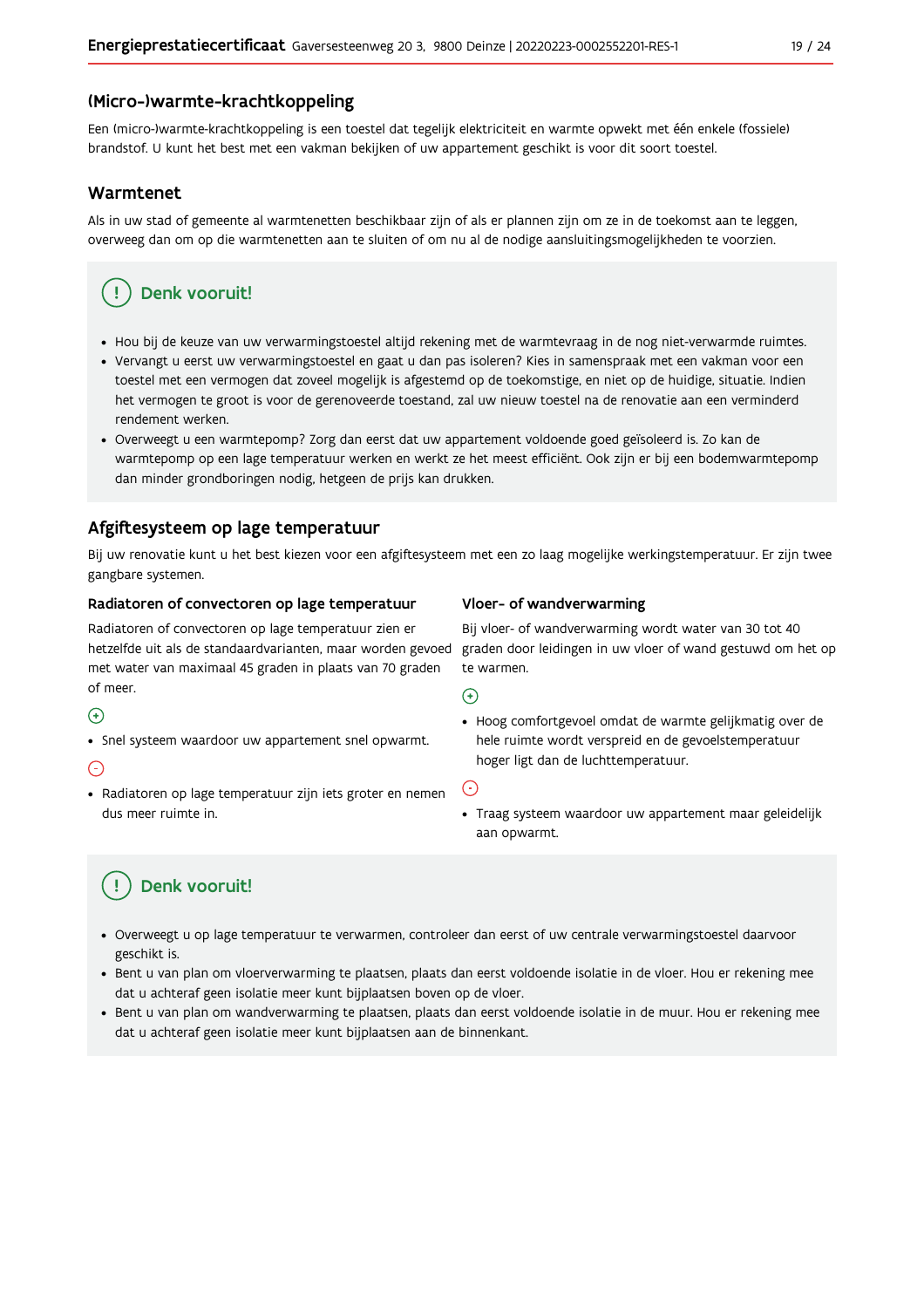#### Pas op! (!)

- · Kiest u voor gefaseerd renoveren? Na bepaalde renovatiemaatregelen zult u minder hoeven te verwarmen. Hou er nu al rekening mee als u een verwarmingsoplossing kiest.
- . Let op dat u de kamerthermostaat niet plaatst tegen een buitengevel, naast een verwarmingselement of op een plaats waar veel tocht is. De regeling van uw verwarming werkt dan niet goed.

Laat u bijstaan door een architect, aannemer of vakman voor deskundig advies en een goede uitvoering van de werken.

# Technische fiche van de ruimteverwarming

De energiedeskundige heeft de onderstaande gegevens ingevoerd. Bezorg die gegevens aan uw vakman.

# Installaties met één opwekker

|                                      | RV1                      |  |  |
|--------------------------------------|--------------------------|--|--|
|                                      | $\odot$                  |  |  |
| Omschrijving                         | ÷,                       |  |  |
| Type verwarming                      | decentraal               |  |  |
| Aandeel in volume (%)                | 100%                     |  |  |
| Installatierendement (%)             | 65%                      |  |  |
| Aantal opwekkers                     | $\mathbf{1}$             |  |  |
| Opwekking                            |                          |  |  |
|                                      | $\overline{\phantom{a}}$ |  |  |
| Type opwekker                        | ٠                        |  |  |
| Energiedrager                        | gas                      |  |  |
| Soort opwekker(s)                    | $\overline{\phantom{0}}$ |  |  |
| Bron/afgiftemedium                   | $\overline{\phantom{0}}$ |  |  |
| Vermogen (kW)                        | ٠                        |  |  |
| Elektrisch vermogen WKK              | $\overline{a}$           |  |  |
| (kW)                                 |                          |  |  |
| Aantal (woon)eenheden                | $\overline{\phantom{a}}$ |  |  |
| Rendement                            | ٠                        |  |  |
| Referentiejaar fabricage             | ٠                        |  |  |
| Labels                               | <b>CE</b>                |  |  |
| Locatie                              | $\overline{a}$           |  |  |
| Distributie                          |                          |  |  |
| <b>Externe stookplaats</b>           | $\overline{\phantom{0}}$ |  |  |
| Ongeïsoleerde leidingen (m)          | $\overline{\phantom{a}}$ |  |  |
| Ongeïsoleerde combilus (m)           | $\overline{\phantom{a}}$ |  |  |
| Aantal (woon)eenheden op<br>combilus | ٠                        |  |  |
| Afgifte & regeling                   |                          |  |  |
| Type afgifte                         | $\overline{a}$           |  |  |
| Regeling                             | $\overline{a}$           |  |  |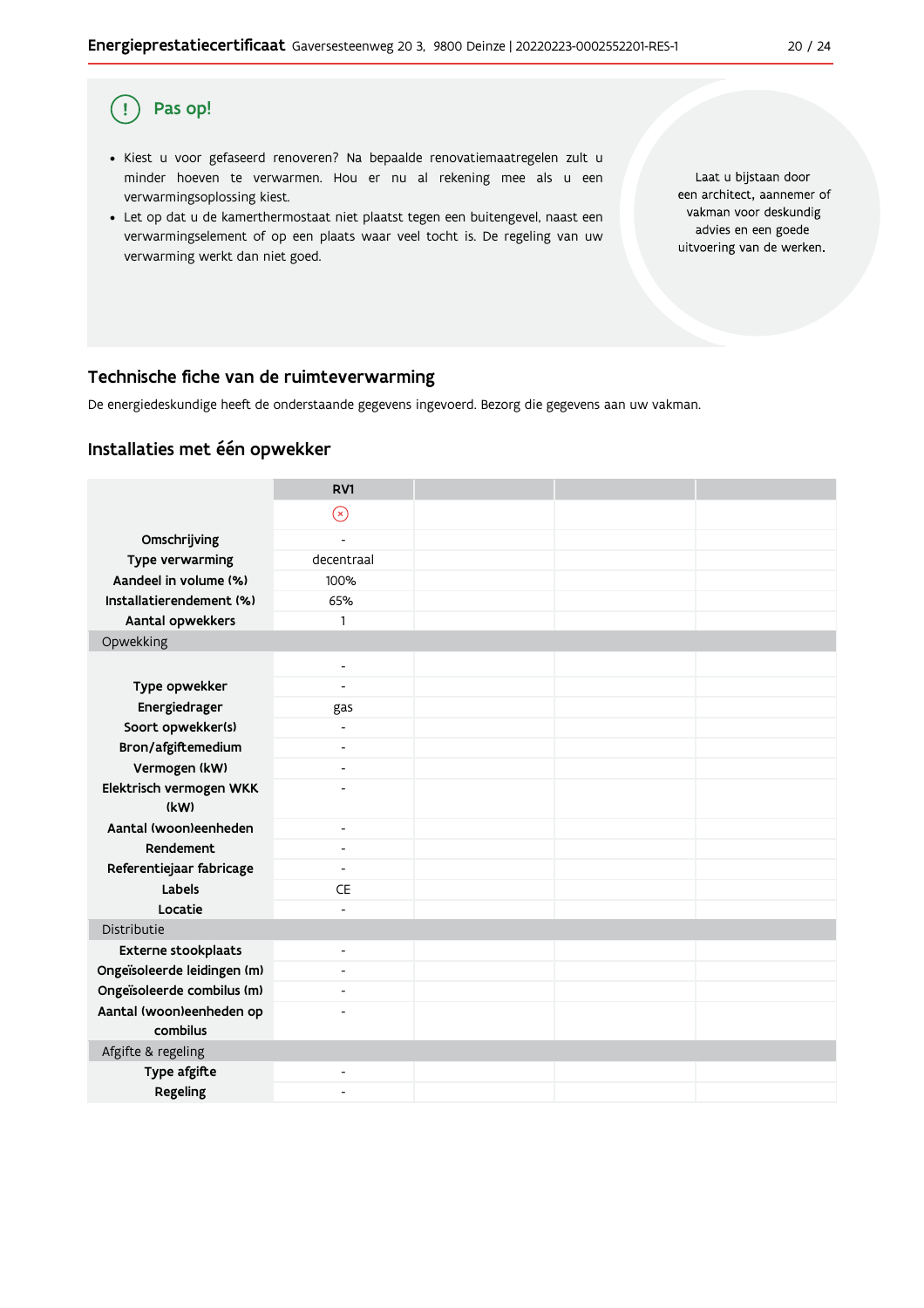# Installaties voor zonne-energie



#### Zonneboiler

Er is geen zonneboiler aanwezig.

Onderzoek de mogelijkheid om een zonneboiler te plaatsen. Raadpleeg hiervoor de zonnekaart of vraag raad aan een vakman.

Zonnepanelen Er zijn geen zonnepanelen aanwezig.

Onderzoek de mogelijkheid om zonnepanelen te plaatsen. Raadpleeg hiervoor de zonnekaart of vraag raad aan een vakman.

De zonnekaart berekent automatisch het zonnepotentieel voor uw gebouw en geeft een indicatie van het aantal zonnepanelen of zonnecollectoren dat u op het dak zou kunnen plaatsen.

Let op: de zonnekaart gaat uit van het elektriciteits- en watergebruik van een standaardgezin. Hou er bij de bepaling van de grootte van de te plaatsen installatie rekening mee dat het elektriciteits- en watergebruik van uw gebouw kan afwijken.

Voor meer informatie over de berekening van het zonnepotentieel kunt u terecht op de zonnekaart via www.energiesparen.be/zonnekaart.

### Zonnepanelen

Zonnepanelen (ook wel fotovoltaïsche panelen of PV-panelen genoemd) zetten de energie van de zon om in elektriciteit.

Bij de bepaling van het aantal te plaatsen zonnepanelen kunt u ervoor kiezen om alleen uw eigen elektriciteitsverbruik te dekken of om meteen het volledige beschikbare dakoppervlak te benutten.

Om de zonnepanelen optimaal te laten renderen, plaatst u ze tussen oostelijke en westelijke richting onder een hoek van 20° tot 60°.

### Zonneboiler

Zonnecollectoren zetten de energie van de zon om in warmte. Een zonneboilerinstallatie bestaat uit zonnecollectoren op het dak en een opslagvat voor warm water. Een zonneboiler verwarmt een deel van het sanitair warm water met gratis zonnewarmte. Als de installatie voldoende groot is, kan ze ook in een deel van uw behoefte voor ruimteverwarming voorzien. Hou er wel rekening mee dat een zonnecollector het hoogste rendement behaalt in de zomer. Het rendement in de winter ligt beduidend lager.

Om de zonnecollectoren optimaal te laten renderen, plaatst u ze tussen oostelijke en westelijke richting onder een hoek van 20° tot 60°.



1. Zonnepaneel | 2. Omvormer | 3. Elektrische toestellen



1. Zonnecollector | 2. Opslagvat zonneboiler | 3. Sanitair warm water | 4. Afgifte-element voor ruimteverwarming (optioneel)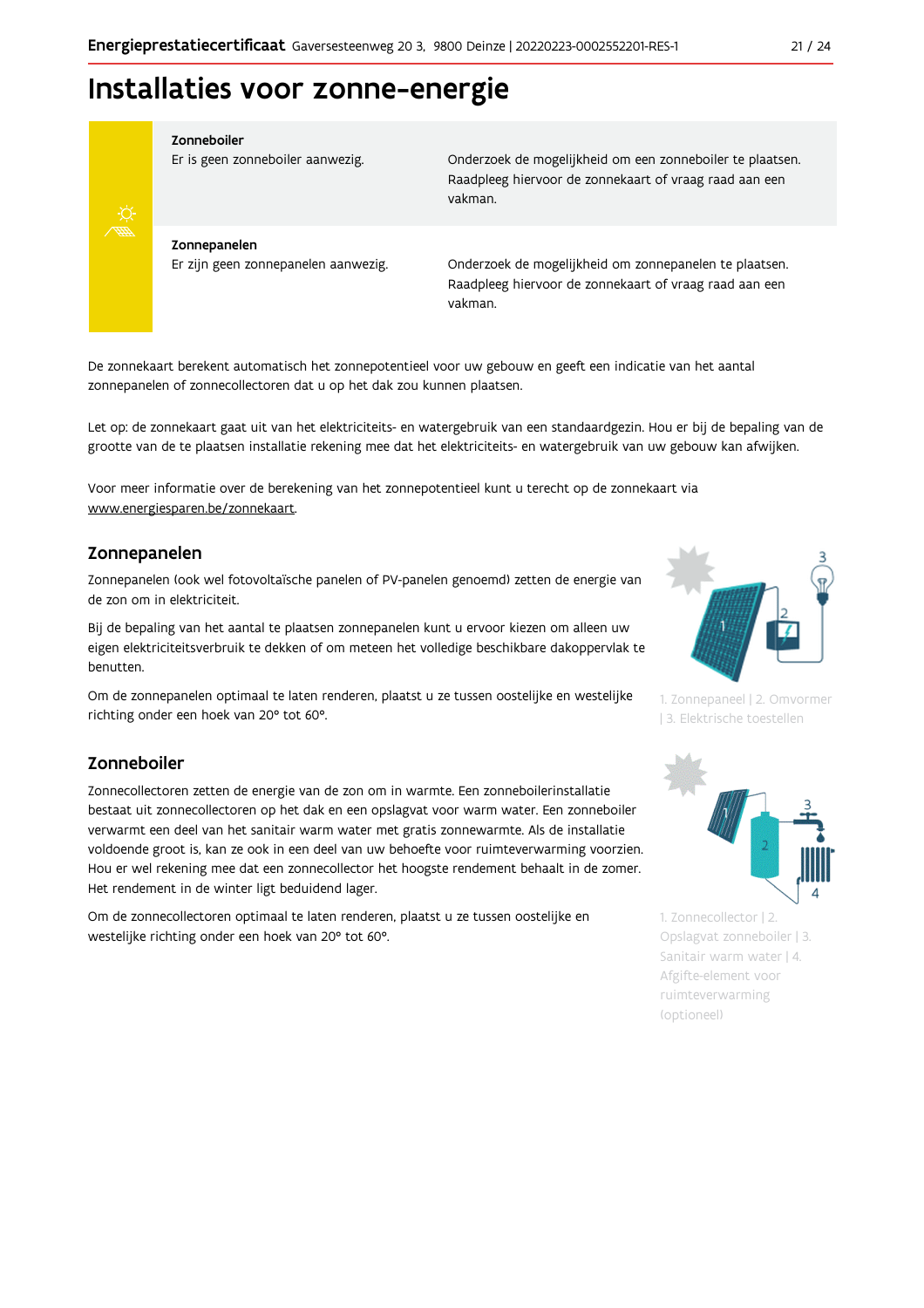#### Ţ Denk vooruit!

- · Zorg ervoor dat het dak waarop u de zonnepanelen of zonnecollectoren plaatst, goed is geïsoleerd. Als de installaties geplaatst zijn, kunt u het dak alleen nog aan de onderkant isoleren.
- · De groenste én de goedkoopste stroom is de stroom die u niet verbruikt. Probeer daarom eerst overbodig elektriciteitsverbruik te vermijden door bijvoorbeeld het sluimerverbruik te verminderen.
- · Beperk ook het gebruik van sanitair warm water door gebruik te maken van een spaardouchekop, een debietbegrenzer of een douchewarmtewisselaar.

#### Pas op! ( !

- · Schaduw van gebouwen, bomen en schoorstenen vermindert de opbrengst van zonnepanelen en zonnecollectoren.
- Informeer bij uw gemeentebestuur of u een bouwvergunning moet aanvragen voor de plaatsing van zonnepanelen of zonnecollectoren.

Laat u bijstaan door een architect, aannemer of vakman voor deskundig advies en een goede uitvoering van de werken.

### Technische fiche van de installaties op zonne-energie

Geen installaties op zonne-energie aanwezig.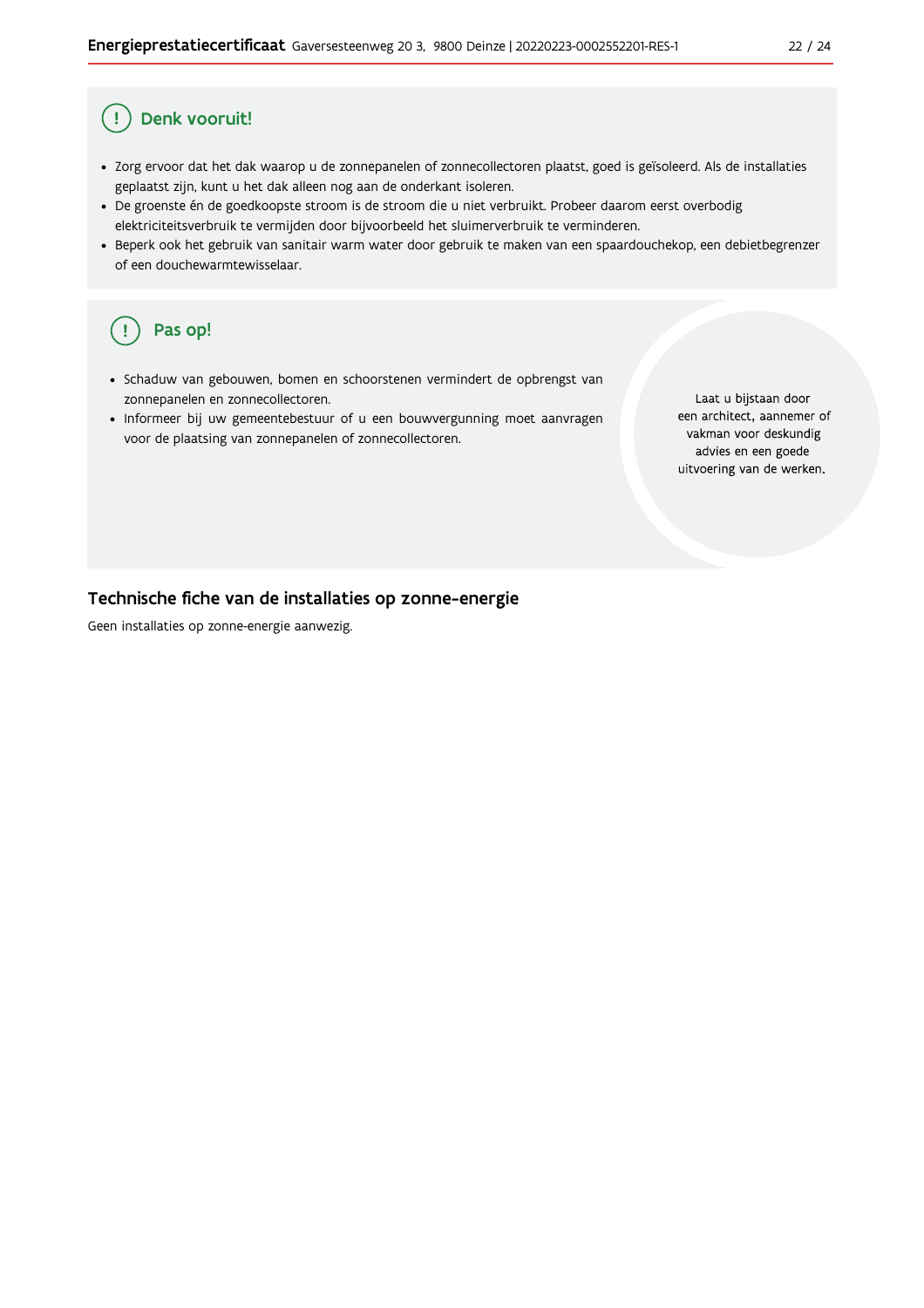# Overige installaties

# Sanitair warm water



Uw appartement beschikt niet over een zonneboiler. Overweeg de plaatsing van een zonneboiler of warmtepompboiler. Daarmee kunt u energie besparen.

|                                    | SWW1                         | SWW <sub>2</sub>         |  |
|------------------------------------|------------------------------|--------------------------|--|
| <b>Bestemming</b>                  | keuken                       | badkamer                 |  |
| Opwekking                          |                              |                          |  |
| Soort                              | individueel                  | individueel              |  |
| Gekoppeld aan ruimteverwarming     | neen                         | neen                     |  |
| Energiedrager                      | elektriciteit                | elektriciteit            |  |
| Type toestel                       | elektrische                  | elektrische              |  |
|                                    | weerstandsverwarming         | weerstandsverwarming     |  |
| Referentiejaar fabricage           |                              | -                        |  |
| Energielabel                       |                              |                          |  |
| Opslag                             |                              |                          |  |
| Aantal voorraadvaten               | 1                            | 1                        |  |
| Aantal (woon)eenheden              | $\qquad \qquad \blacksquare$ | $\overline{\phantom{a}}$ |  |
| Volume (I)                         | 5 <sup>1</sup>               | <b>75I</b>               |  |
| Omtrek (m)                         |                              |                          |  |
| Hoogte (m)                         |                              |                          |  |
| Isolatie                           | onbekend                     | aanwezig                 |  |
| Label                              |                              |                          |  |
| Opwekker en voorraadvat één geheel | ja                           | ja                       |  |
| Distributie                        |                              |                          |  |
| Type leidingen                     | gewone leidingen             | gewone leidingen         |  |
| Lengte leidingen (m)               | $\leq$ 5m                    | $\leq$ 5m                |  |
| Isolatie leidingen                 |                              | ٠                        |  |
| Aantal (woon)eenheden op leidingen | -                            | -                        |  |

### Ventilatie

 $\frac{\circledcirc}{\circ}$ Uw appartement beschikt mogelijk niet over voldoende ventilatievoorzieningen. Een goede ventilatie is echter noodzakelijk om een gezond binnenklimaat te garanderen. Voorzie bij uw renovatie daarom in een ventilatiesysteem. Om energie te besparen, kunt u het best kiezen voor een systeem met vraagsturing of warmteterugwinning.

# **Koeling**

Uw appartement heeft kans op oververhitting, ondanks de aanwezige zonwering. Vermijd de plaatsing van een koelinstallatie, want die verbruikt veel energie. Bekijk of andere maatregelen mogelijk zijn om oververhitting tegen te gaan: 's nachts intensief ventileren, bijkomende zonwering ...

| Koelinstallatie | afwezig |
|-----------------|---------|
|-----------------|---------|